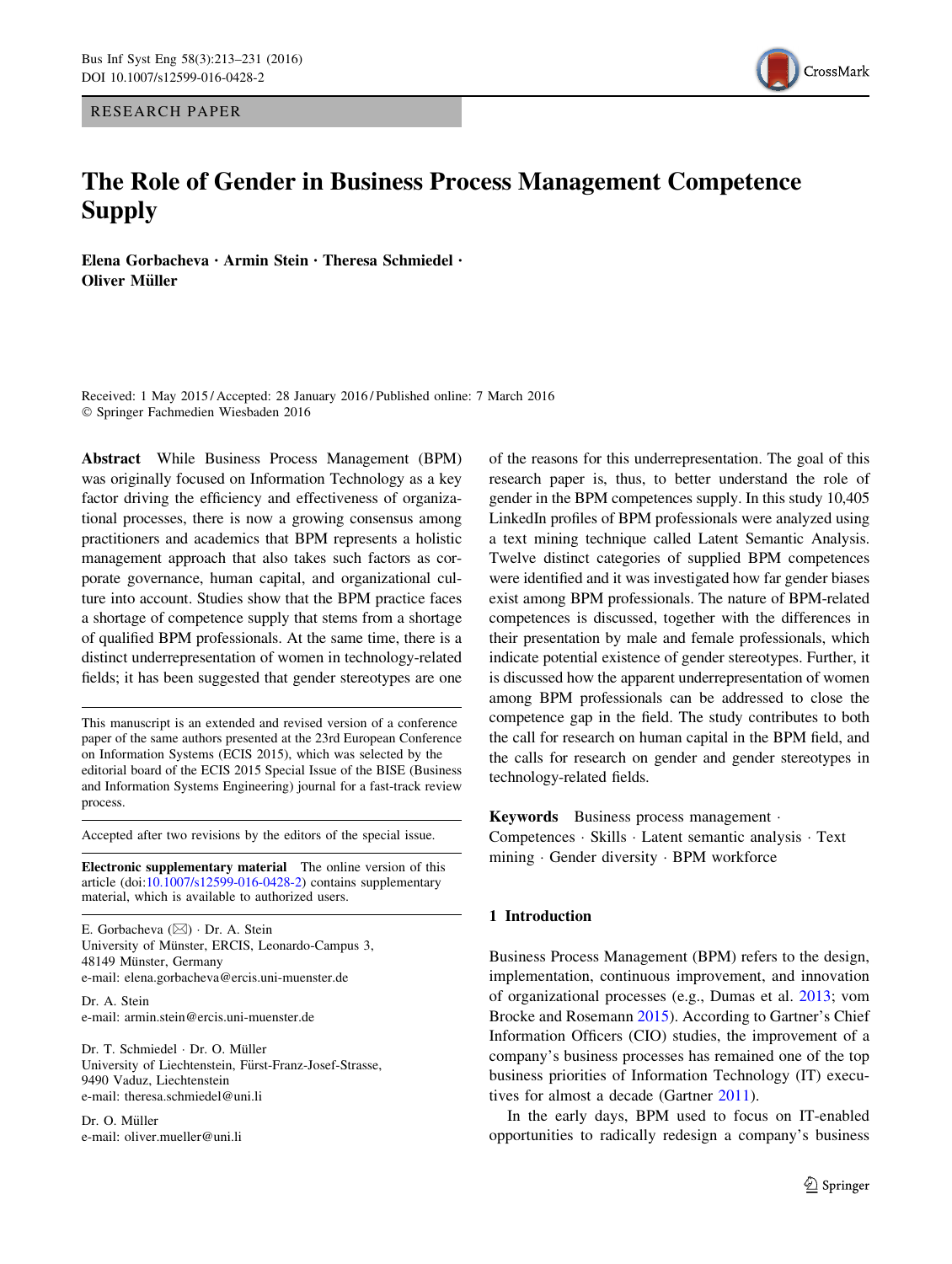<span id="page-1-0"></span>processes (Altinkemer et al. [2011;](#page-16-0) Hammer [2015\)](#page-17-0). However, the understanding of BPM has, in recent years, developed into a more holistic management philosophy (Gartner  $2014a$ ) that also considers factors beyond IT – like corporate governance, human capital, or corporate culture (Rosemann and vom Brocke [2015\)](#page-17-0). Nevertheless, extant BPM research still largely focuses on technical aspects, such as process modeling, process automation, or process mining (e.g., Dumas et al. [2013](#page-16-0); Schmiedel et al. [2014\)](#page-18-0). At the same time, scholars claim that critical success factors of BPM projects are found to be mostly non-technical (e.g., Trkman [2010\)](#page-18-0), and therefore call for more research into non-technical aspects, such as the role of human capital in the BPM field (Rosemann et al. [2006;](#page-18-0) Kokkonen [2014\)](#page-17-0).

In line with today's holistic understanding of BPM in academia, companies are aware that BPM projects require a range of competences provided by a variety of professionals (Lee et al.  $2000$ ; Müller et al.  $2014$ ). At the same time, several academic studies have shown that there is a shortage of BPM competence supply in practice, stemming from a shortage of qualified BPM professionals (Bandara et al. [2010;](#page-16-0) Antonucci and Goeke [2011](#page-16-0)). Also industry studies found that it is hard for companies to find enough qualified employees (the *quantity* aspect) to fill the open positions in particular BPM areas (Gartner [2013\)](#page-17-0). Furthermore, employees already working in the field often lack the required competences (the quality aspect) for conducting successful BPM implementations (Gartner [2008](#page-17-0); Bandara et al. [2010](#page-16-0)).

Significantly, not only is there this shortage of people and competences, there is also a noticeable underrepresentation of women in technology-related fields (e.g., Camp [2012](#page-16-0); Clayton et al. [2012\)](#page-16-0), such as BPM. This phenomenon has been acknowledged in numerous studies (e.g., von Hellens et al. [2012;](#page-18-0) Trauth [2013](#page-18-0)), as well as it is being indicated by both statistics on the gender distribution among IT employees in Western societies (Australian Workforce and Productivity Agency 2013; e-Skills UK 2014; NCWIT 2014) and among students of technical study programmes at universities (Australian Computer Society [2012;](#page-16-0) European Commission [2012](#page-16-0); VCAA Statistics [2013\)](#page-18-0). Thus, in technology-related professions the potential of women, who form half of the population, remains largely untapped. This has far-reaching negative consequences for the IT workforce, and, therefore, needs to be further addressed in research and practice (e.g., Ahuja and Thatcher [2005;](#page-16-0) Craig [2015\)](#page-16-0).

Scholars claim that the existence of gender stereotypes about competences in technology-related fields is one of the reasons for the underrepresentation of women in these fields (e.g., Wajcman [1991;](#page-18-0) Robertson et al. [2001](#page-17-0); Wilson [2004;](#page-18-0) Bayer Corporation [2010](#page-16-0); Ashcraft et al. [2012](#page-16-0)). There is, thus, a call for the investigation of these gender stereotypes in order to tackle them (Trauth et al. [2012,](#page-18-0) [2015](#page-18-0)). Up to now, there have been no studies examining potential gender stereotypes in the context of BPM, although gaining such insights could contribute to addressing the competence gap in the field. Against this background, the goal of this study is to understand the role of gender in BPM competence supply. Accordingly, our study contributes to both the call for research on human capital in the BPM field, and the calls for research on gender and gender stereotypes in technology-related fields.

In order to address the study goal, we use Latent Semantic Analysis (LSA), a text mining technique, to analyze 10,405 profiles of BPM professionals published on LinkedIn [\(http://www.linkedin.com\)](http://www.linkedin.com), ''the world's largest professional online social network'' (Bastian et al. [2014,](#page-16-0) p. 1). Our main focus is on examining and comparing the competences presented by male and female BPM specialists. In particular, we identify the most typical categories of BPM competences and investigate how far gender biases exist among professionals representing each category. Additional analyses include the comparison of profiles of male and female BPM professionals with regard to current positions, work experience, endorsements, and connections.

The remainder of the paper is structured as follows. In the next section, we provide an overview of related studies on BPM competences and theoretical approaches to gender and technology (Sect. 2). Then we justify the appropriateness of using LinkedIn profiles as a data source for our study, as well as describe the processes of profile extraction, data pre-processing, and LSA (Sect. [3\)](#page-4-0). The empirical results of our analysis, including the identified categories of supplied BPM competences, as well as the comparison of online profiles of male and female BPM professionals are included in the next section (Sect. [4\)](#page-7-0), and overall results are discussed in the subsequent section (Sect. [5\)](#page-12-0). Finally, this study's outcomes and limitations, as well as areas of future research are summarized (Sect. [6](#page-14-0)).

#### 2 Research Background

This section provides an overview of the research that our study builds upon, including insights into existing research on individual competences in the BPM field and theoretical approaches to studying gender and technology.

2.1 Research on Competences in the Business Process Management Field

In our study, we understand the term competence to be a combination of abilities, work-related knowledge, and skills held by an individual (Nordhaug [1993\)](#page-17-0). Although in empirical studies the terms ability, knowledge, and skill are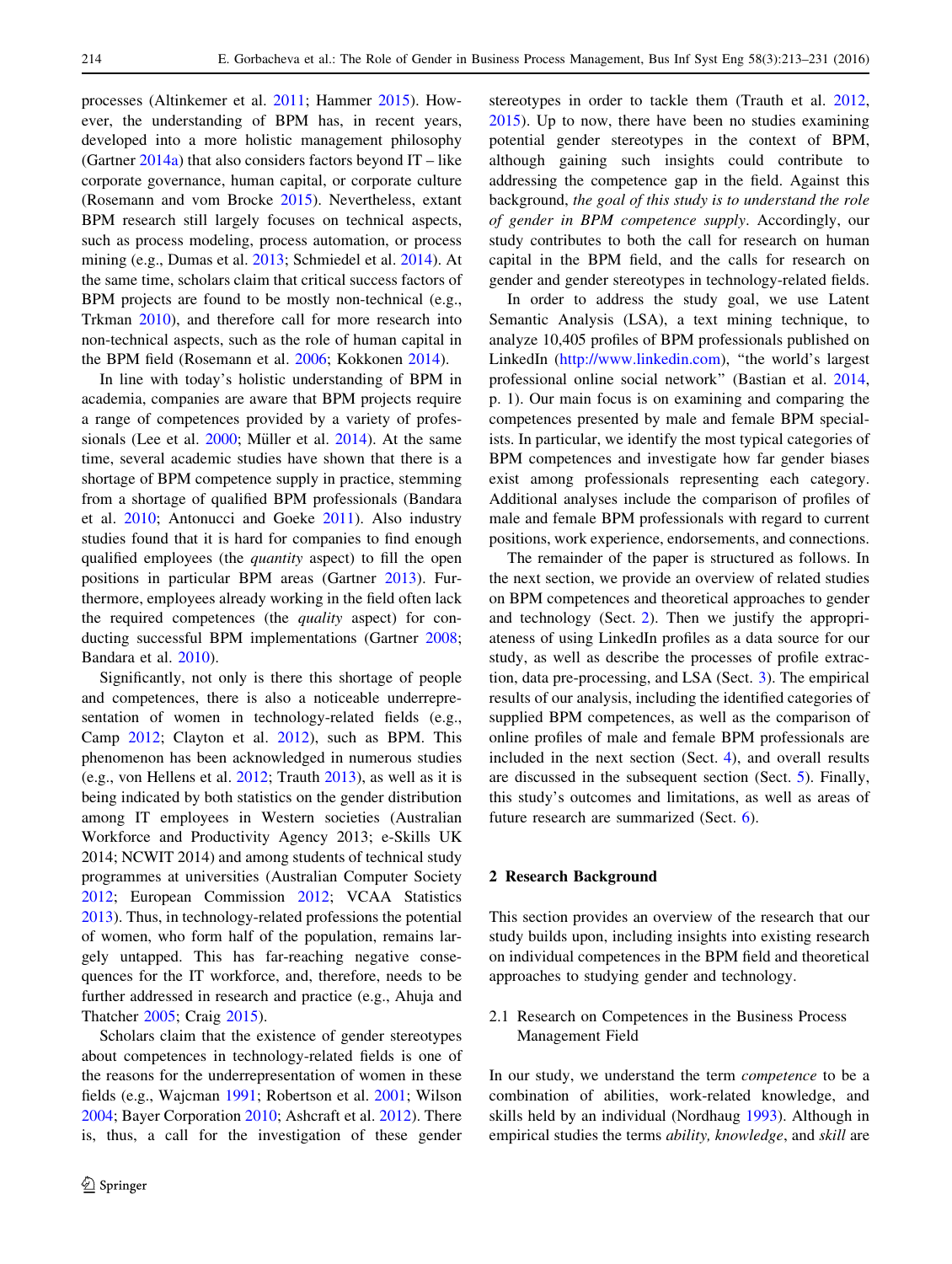often used interchangeably, we acknowledge their different connotations and follow the definitions provided by Müller et al. [\(2014](#page-17-0)). Abilities are attributes considered innate to an individual (e.g., a person's ability for logical reasoning); knowledge is a theoretical understanding of a concept (e.g., the meaning of the term business process); and skill is the practical application of that knowledge (e.g., how to identify deficiencies in business processes).

Extant studies on BPM competences often focus on organizations as the unit of analysis. For example, studies on maturity models concentrate on organizational BPM capabilities (e.g., Van Looy et al. [2013](#page-18-0)), examining what competences should be improved or added to a project or a company in order to advance BPM effectiveness and efficiency. There is, however, a call for more attention and research on individual BPM competences (Gartner [2014b](#page-17-0); Müller et al.  $2014$ ). Until now, there have been only a few studies focusing on the required and offered individual competences for conducting successful BPM initiatives. Some exceptions are outlined below.

Launonen and Kess ([2002\)](#page-17-0) analyzed 39 teams working in the field of Business Process Re-Engineering (BPR), mapping eight different categories of functional competences (innovation, teamwork, project work, etc.) as they relate to eight roles (innovator, organizer, chair, etc.). They found out that each of the roles expects a different competence composition.

Müller et al.  $(2014)$  $(2014)$  analyzed BPM competences demanded by organizations. In order to determine competence requirements in typical BPM jobs, the study examined data from an online job platform and applied an established competence classification framework proposed by Todd et al. [\(1995](#page-18-0)). The study identified various typical combinations of competences required in the BPM field, called ''ideal types''. The demanded competences covered all areas of the Todd et al. ([1995\)](#page-18-0) framework: technical competences that comprise hardware and software competences; business competences that encompass domain, management, and social competences; as well as systems competences that consist of problem solving and development competences. Different BPM jobs required these technical, business, and systems competences in different proportions (in line with the results of Launonen and Kess [2002\)](#page-17-0).

Antonucci and Goeke ([2011\)](#page-16-0) used questionnaires to identify the responsibilities of the four types of employees in the BPM field. In contrast to Müller et al.  $(2014)$  $(2014)$ , who described competences based on the nature of performed work (horizontally), Antonucci and Goeke [\(2011](#page-16-0)) reported on BPM positions based on their hierarchical levels (vertically). They identified such positions as ''Business Process Analyst'', ''Business Process Architect'', ''Business Process Consultant'', and ''Business Process Director''.

Finally, a recent study by Lohmann and Zur Muehlen [\(2015](#page-17-0)) identified five individual roles relevant for BPM. For each of these BPM roles, they compared the number of related positions offered on an online job advertisement portal with the number of LinkedIn users who state that they occupy these positions.

All of the aforementioned studies specified which individual competences are necessary for successful implementation of BPM projects and are demanded of BPM professionals. At the same time, a thorough investigation of the competences offered by BPM professionals is still missing in extant research (with the exception of the study of Lohmann and Zur Muehlen [2015](#page-17-0)). Gaining such insights though would further the understanding of the potential gap between BPM competence demand and supply, contributing to both BPM research and practice.

# 2.2 Theoretical Approaches to Gender and Technology

Gender is a multidimensional personality characteristic most commonly described by the masculinity-femininity continuum (e.g., Spence [1985](#page-18-0)). Gender is differentiated from one's biological male or female sex, meaning that women can score high on the masculinity scale and men can score high on femininity (West and Zimmerman [1987](#page-18-0); Butler [1990](#page-16-0); WHO [2013](#page-18-0)). Nevertheless, feminine attributes, which include perceived feminine competences, are still largely associated with women, while *perceived mas*culine competences are typically associated with men (e.g., Cejka and Eagly [1999;](#page-16-0) Atwater et al. [2004;](#page-16-0) Joshi and Kuhn [2007](#page-17-0)). In other words, assumptions are made about female and male attributes. As Manstead et al. [\(1995](#page-17-0)) summarize: ''Gender stereotypes are widely held beliefs about the characteristics and behavior of women and men'' (p. 256).

Perceived feminine competences, which are required in technology-related fields, include, for instance, communication competences, customer and workplace relationship competences, and creativity (von Hellens et al. [2004](#page-18-0); Trauth et al. [2012\)](#page-18-0). Technical competences, such as programming or those related to system implementation or IT architecture, are perceived as being fundamentally entwined with masculinity (Henwood et al. [2000;](#page-17-0) Adam et al. [2006;](#page-16-0) Howcroft and Trauth [2008](#page-17-0)). As technologyrelated careers are perceived as more technical than creative (e.g., Clayton et al. [2012](#page-16-0)), and in most cultures it is still common to assign masculine attributes to men (e.g., Eagly et al. [2000](#page-16-0); Wilson [2004\)](#page-18-0), this perception of technical competences as being masculine reinforces gender stereotypes that IT jobs are more appropriate for men (Game and Pringle [1983;](#page-17-0) Mackinnon [1995;](#page-17-0) Craig [2015](#page-16-0)).

Both men and women might believe in gender stereotypes – that men are more interested in technology and women are not expected to, nor are they even capable of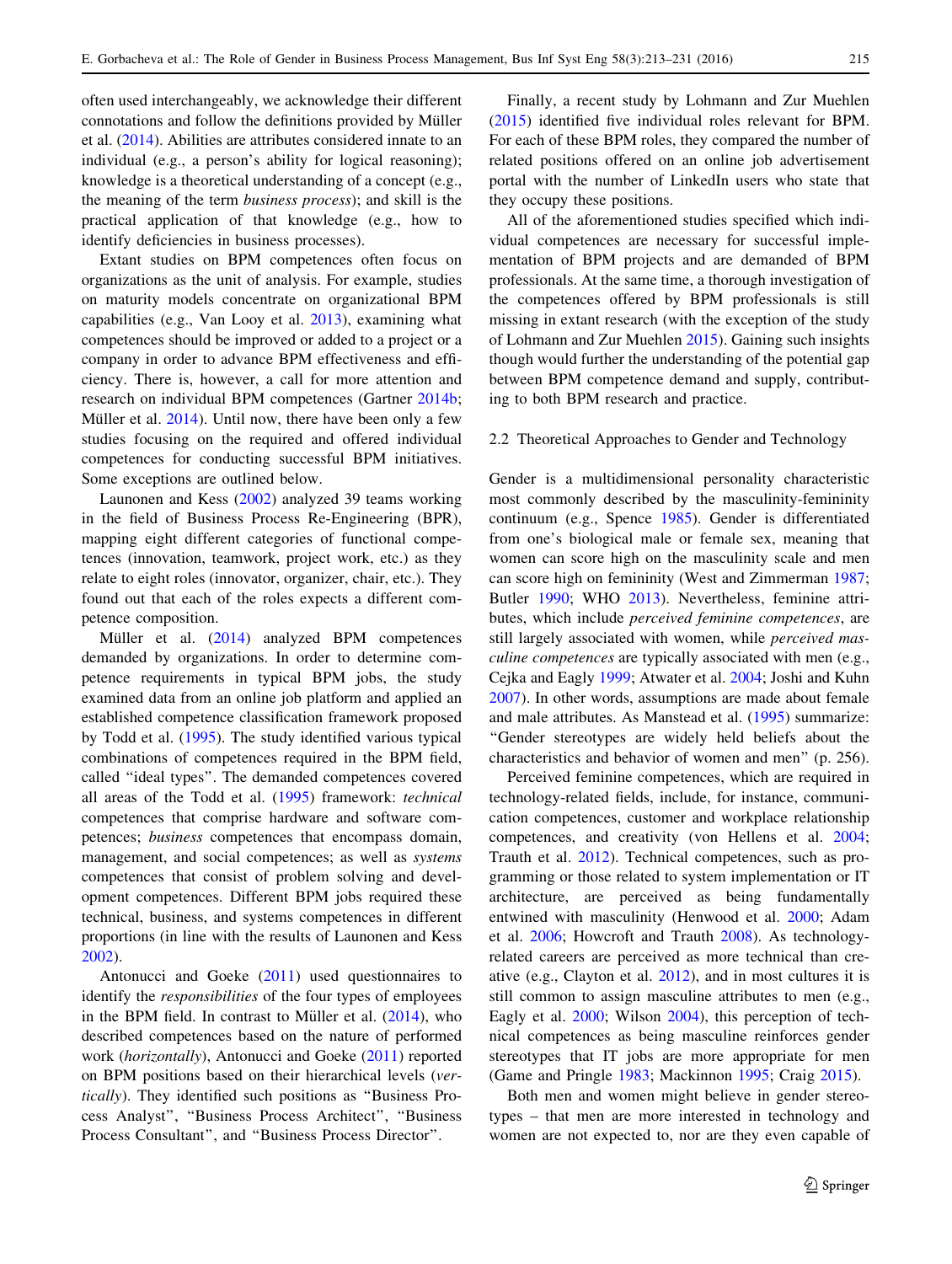obtaining technical competences (e.g., Panteli et al. [1999](#page-17-0); Robertson et al. [2001;](#page-17-0) Trauth et al. [2009\)](#page-18-0). As a consequence, existing gender stereotypes about competences in technology-related professions are one of the reasons why women tend to find these professions undesirable and, therefore, do not persue them (e.g., Wajcman [1991](#page-18-0); Robertson et al. [2001](#page-17-0); Wilson [2004;](#page-18-0) Bayer Corporation [2010;](#page-16-0) Ashcraft et al. [2012;](#page-16-0) Trauth et al. [2012](#page-18-0), [2015](#page-18-0)).

The underrepresentation of women in the IT field needs to be addressed not only due to the so-called demographic argument that the labor force in technology-related fields "cannot be satisfied by white men alone" (Trauth [2011,](#page-18-0) p. 562). Other reasons include the innovation economy argument that ''brainpower and creativity fuel innovation, and the 'best brains' can come from a variety of bodies''; the consumer argument that ''the varying needs of the entire consumer base [need to] be represented''; and the equity argument that "all people should have equal opportunities to pursue a career in IT'' (Trauth [2011,](#page-18-0) pp. 561–562).

The three main theoretical approaches to studying the gender imbalance in technology-related fields include gender essentialism, social construction of gender, and gender intersectionality (e.g., Ridley and Young [2012](#page-17-0); Craig [2015\)](#page-16-0). The same approaches can be used to explain the differences in the ways men and women working in the IT industry present and apply their competences. Studies show that a horizontal segregation exists in the IT field, namely that women typically work ''in what are considered to be 'softer' aspects of the profession'' (Robertson et al.  $2001$ , p. 112) – that is, in jobs where perceived feminine competences are mostly required (e.g., Adam et al. [2006](#page-16-0)). In this study we investigate whether the same phenomenon also holds true for the BPM field.

The *gender essentialism* viewpoint is that biological and psychological differences between men and women work to determine individual interests and, consequently, affect the competences obtained by an individual (e.g., Wilson [2004](#page-18-0)). In other words, according to this perspective, the competences men and women report and possess are a result of their innate abilities (Trauth et al. [2009\)](#page-18-0). Although this approach has been criticised as untenable (Ridley and Young [2012](#page-17-0)), simplistic (Adya [2008\)](#page-16-0), and reinforcing gender stereotypes (Howcroft and Trauth [2008;](#page-17-0) Quesenberry and Trauth [2012](#page-17-0)), it was applied in many studies. In studies favoring the essentialist perspective, the notions of gender and sex are considered synonymous, and sex is treated as one of the variables that fosters differences between men's and women's IT-related competences and behavior (e.g., Gefen and Straub [1997;](#page-17-0) Venkatesh and Morris [2000](#page-18-0)).

The social construction of gender perspective, in contrast, recognizes the roles of socialization, as well as cultural patterns and biases, in creating gender differences, so that these differences are a matter of culture, rather than nature (e.g., Harding [1987;](#page-17-0) Wilson [2004](#page-18-0); Adya and Kaiser [2005\)](#page-16-0). Thus, differences in self-reported competences in the technology-related professions can be explained by social expectations, which form gender stereotypes (Ahuja [2002\)](#page-16-0). This might lead to a phenomenon of conformance of men and women to the socially *prescribed* behavior, resulting in, for instance, unconsciously presenting those competences in resumes, which are consistent with gender stereotypes (Wilson [2004](#page-18-0); Trauth et al. [2012](#page-18-0), [2015\)](#page-18-0). In the social sciences, a social, rather than biological, explanation of gender differences has received wider acceptance (e.g., Light [2007](#page-17-0); Ridley and Young [2012](#page-17-0)). Several studies claim that these social conventions are open to change since they are constructed by society, which is dynamic (Howcroft and Trauth [2008;](#page-17-0) Bassot [2012](#page-16-0)).

However, the social construction of gender approach has been criticised for treating women and men as homogeneous groups and generalizing about the experiences of all women and all men (Wilson [2004;](#page-18-0) Ridley and Young [2012](#page-17-0)). Therefore, an alternative gender intersectionality approach was proposed, which suggests that, for example, perceived masculine and feminine competences in the technology-related professions are formed not only by gender group-level influences but also by within-gender variation (Craig [2015](#page-16-0)). The related Individual Differences Theory of Gender and IT (IDT, Trauth [2002](#page-18-0)) identifies the reasons for the underrepresentation of women in the IT field, but can be also applied to explain the factors influencing the formation of gender stereotypes about the competences in technology-related professions. IDT considers three groups of significant factors: environmental influences, individual influences, and individual identity. Environmental influences also form the core of the preceding social shaping of gender perspective. Individual influences include factors such as personality traits or the influence of mentors and role models. Individual identity considers, among others, personal demographics factors such as age, ethnicity, or socio-economic class (Quesenberry and Trauth [2012](#page-17-0)).

We consider *social construction of gender* to be the most suitable lens for this study and follow this perspective in discussion and interpretation of the study findings. On the one hand, we agree with the critique of the gender essentialism perspective. On the other hand, the LinkedIn profiles collected in this study do not contain information about personality traits, role models, socio-economic class, etc., which makes an analysis of within-gender variation among BPM professionals not feasible at this stage and, thus, potentially subject to future research.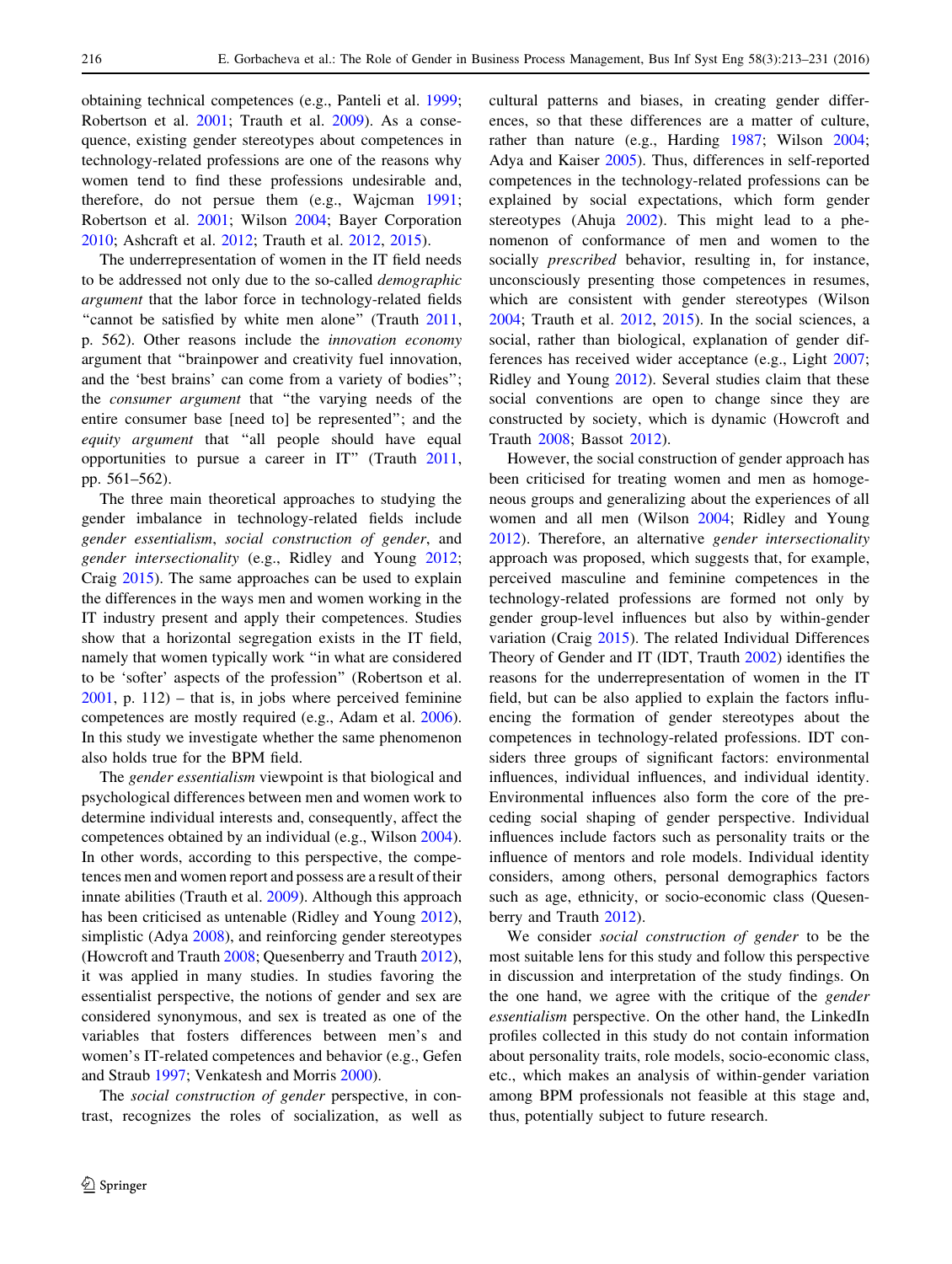#### <span id="page-4-0"></span>3 Method

In order to understand which competences are supplied by male and female professionals in the BPM field, we examined profiles from the LinkedIn professional online social network. In this section, we first justify the applicability of LinkedIn profiles as a source of data for our study. We then describe how the profiles were selected and how the relevant information was collected, cleaned, and normalized. Finally, we introduce the LSA text mining technique, and explain how we applied it for analyzing the supplied BPM competences.

# 3.1 Professional Online Profiles as a Data Source

Professional online social networks represent social media business networks that are used by individuals to gain and maintain contacts with other professionals (Aichner and Jacob [2015](#page-16-0)). LinkedIn has been identified as ''the world's largest professional online social network'' (Bastian et al. [2014,](#page-16-0) p. 1) with currently more than 380 million members worldwide (LinkedIn Corporation [2015\)](#page-17-0). Professional online social networks in general, and LinkedIn in particular, bring professionals together by offering a platform where they can find jobs, projects, and colleagues based on competences and experiences. As Aichner and Jacob ([2015\)](#page-16-0) articulate, ''when it comes to recruitment and headhunting, business networks are the most important source for companies'' (pp. 261–262). Therefore, professional online social networks can be seen to contribute significantly to an individual's career progress. Particularly, the competences displayed on professional online profiles play an important role in individual career advancement and are, thus, a highly relevant object of study.

Beyond competences, a profile published on LinkedIn typically contains information about current and previous positions, education, interests, etc. It has, therefore, a similar content to a traditional Curriculum Vitae (CV), which is a privately created document that professionals use for application to a particular position. Several earlier studies refer to the great potential of CVs as a source of data for understanding a broad variety of workforce-related issues (Cañibano et al. [2008;](#page-16-0) Sandström [2009\)](#page-18-0). However, obtaining a large number of traditional CVs is usually not feasible, as they are not publically available and people are typically reluctant to share them. At the same time, public profiles created by members of professional online social networks are easy to access, allowing for the collection of large volumes of data. Moreover, online platforms offer additional features to users, like connections to other users or endorsements for competences, which provide even more detailed information about individuals than traditional CVs. Finally, online profiles support the research

process by allowing for structured searches, enhancing the identification of relevant profiles.

Online profiles published on social networking websites have already been used in earlier studies on professional competences. In the aforementioned study by Lohmann and zur Muehlen [\(2015](#page-17-0)), BPM-related job positions reported in LinkedIn profiles were analyzed and then compared with the demanded ones. Similarly, Chelaru et al. [\(2014](#page-16-0)) analyzed profiles extracted from About.me, LinkedIn, Twitter, and Facebook to understand how competences presented in social networks can be categorized into professions.

Against this background, we believe that profiles from professional online social networks are a valid data source for research purposes in general, and for our study in particular. In addition to the high number of users, there are two other reasons for choosing the LinkedIn platform for collecting information about the competences supplied by BPM professionals. First, LinkedIn members can tag their areas of expertise by selecting them from a list of existing competences or manually adding new ones (Bastian et al. [2014](#page-16-0)), and the built-in LinkedIn search engine allows for a search of people who mention specific terms in their profiles. Second, each profile contains a member's first and last name and usually also a picture, which provides the opportunity to identify the gender of selected members in order to analyze the sample gender distribution.

# 3.2 Data Collection

We collected LinkedIn profiles containing the term ''business process'' in autumn 2014. In order to be able to collect a higher number of profiles, we used a paid premium account, which allows for returning up to 500 hits per search query. Applying the following four search filters gave us an opportunity to, on the one hand, increase the number of profiles we could collect and, on the other hand, control for factors such as personal connections, country, industry, and company.

- 1. The functionality of the LinkedIn social network allows members to connect with each other, building sub-communities of friends-of-a-friend. In order to reduce the personal bias to the profiles displayed, those from the 1st and 2nd circles of connections (direct contacts and contacts of contacts) were excluded from the search and only the profiles from the 3rd circle of connections and everyone else  $("3rd + Every$ Else'' filtering option in LinkedIn) were included.
- 2. The profiles were searched in developed Englishspeaking countries, namely: the United States (USA), Canada, the United Kingdom (UK), and Australia. Such a choice was supported, first of all, by a high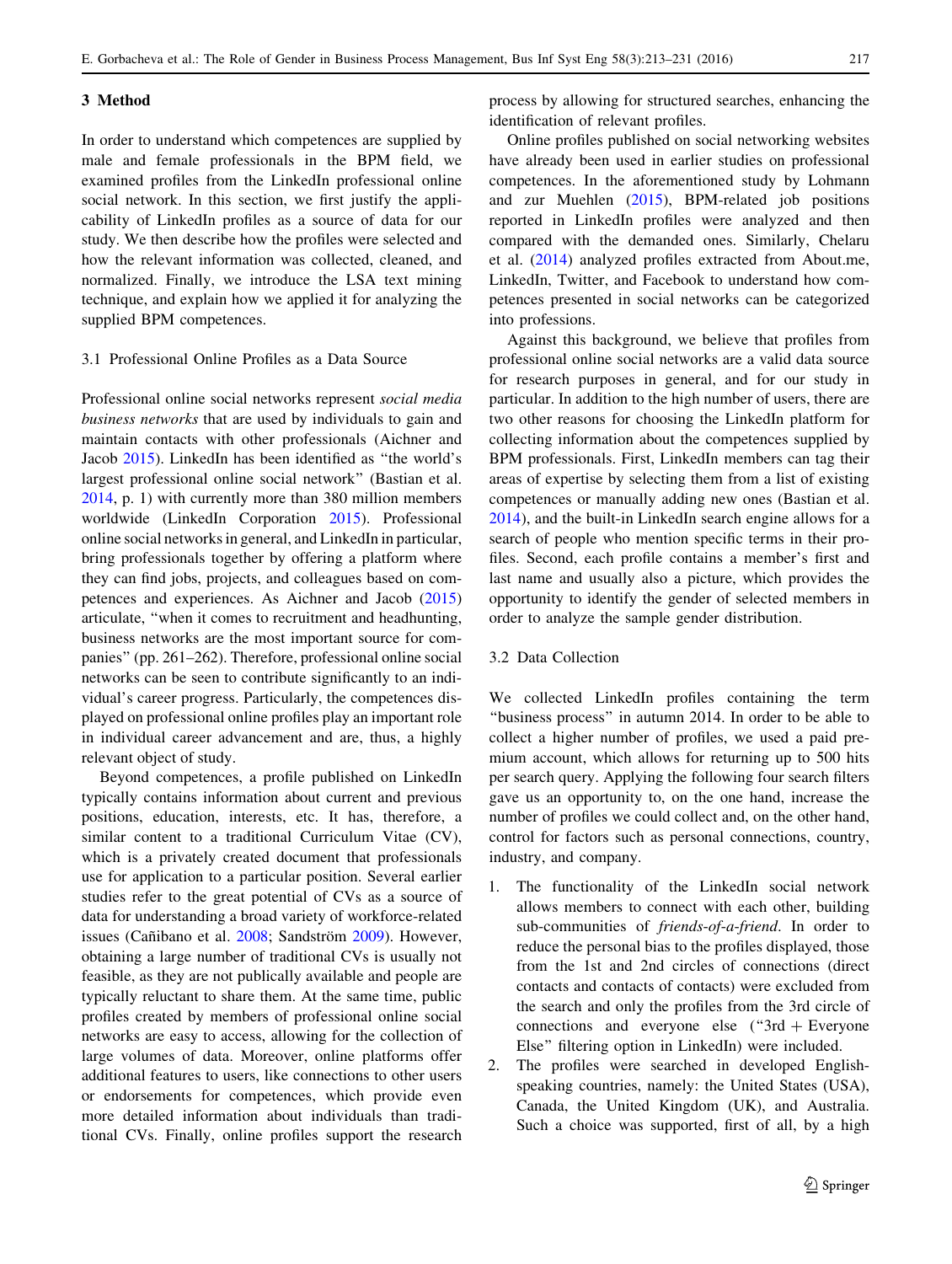number of profiles in them. Moreover, these countries are widely geographically distributed, but, at the same time, represent comparable Western cultures, controlling for potential cultural biases.

- 3. The next filtering criteria was industry (during registration all LinkedIn members need to enter an industry attribute, characterizing their current occupation). We chose the following three industries as they included the largest total number of relevant BPM-related profiles in the four countries mentioned above: Computer Software, IT, and Management Consulting. The IT focus of two out of three industries, which returned the largest number of profiles containing the term ''business process'', acts as a first indicator that IT still plays a key role in driving BPM in practice.
- 4. In order to further increase the number of profiles and to gain an opportunity to compare the current positions reported in them, the four companies (current employers) with the largest total number of relevant profiles in the considered four countries were chosen. The same companies were also on top of the lists of returned profiles for each of the three selected industries. All selected companies have between 200,000 and 380,000 employees and are active in the fields of IT and consulting, although they have different focuses: The first company is one of the ''Big Four'' auditing firms. The second is one of the world leaders in IT consulting. The third company is a global IT hardware, software, and service provider to consumers and businesses, as well as to public bodies. The fourth is also a multinational technology and consulting corporation. Three of the companies are headquartered in the USA while one is based in Europe.

The combination of these filters theoretically gives the opportunity to access up to 24,000 distinct profiles satisfying the search criteria (4 countries  $\times$  3 industries  $\times$  4 companies  $\times$  500 available profiles in each search itera $tion = 24,000$ . However, many combinations of filters returned less than 500 hits. As a result, 14,923 profiles were collected for further analysis.

The following semi-structured data was automatically extracted from the profiles: full name, current and past jobs, number of LinkedIn peer connections, competences, and number of endorsements for each competence. For each profile, we could also identify the first year of employment and, for the majority of profiles, also the first month of employment (if not, we assumed it to be January). Based on this information, we calculated the total work experience in months (up to November 2014).

In order to identify the gender of the selected members in an automatic way, the GendRE Application Programming Interface (GendRE API) of the NamSor web service

# 3.3 Data Cleansing

Once the information was extracted, we cleansed it. Several cases had identical names and, therefore, were manually checked for duplicates. The majority of such cases, though, were related to different people bearing the same names. Seven profiles turned out to be duplicates, so the extracted information for them was manually checked and, where necessary, merged, creating one complete profile containing all the information.

For cases with unknown or uncertain (below 50 % certainty) gender, the data was manually screened, making decisions on the gender, or removing them. The profiles usually contained pictures, which made the gender identification for them straightforward. For each doubtful profile without a picture a search by first and last name using the Google web engine was performed. It was often possible to unambiguously identify gender based on the delivered pictures or by finding relevant profiles in other social networks (such as Facebook). For 39 cases, it was still not possible to identify the member's gender and, therefore, these cases were removed from further analysis. This number also includes profiles with evident fake names (e.g., ''Hippie Chick'').

As a next step, in order to gain a comprehensive picture of the competences offered by BPM professionals, we removed 4377 profiles, in which the search term ''business process'' did not appear as one of the areas of expertise, but was contained only in other profile sections like, for instance, in comments of colleagues.

Finally, we removed 95 cases with missing information about entry dates to previous and current jobs, as it was not possible to calculate the total months of experience for them.

All numerical fields were also checked for outliers. Several cases contained positions dating back to the year 1900, which were considered typing errors and, therefore, were deleted without removing the entire case. No further anomalies in the data were revealed. The resulting study sample contained 10,405 cases that provided sufficient data for the analysis of competences supplied by male and female BPM professionals.

# 3.4 Categorization of Positions

Beyond the competences offered by male and female BPM professionals, we also obtained information about people's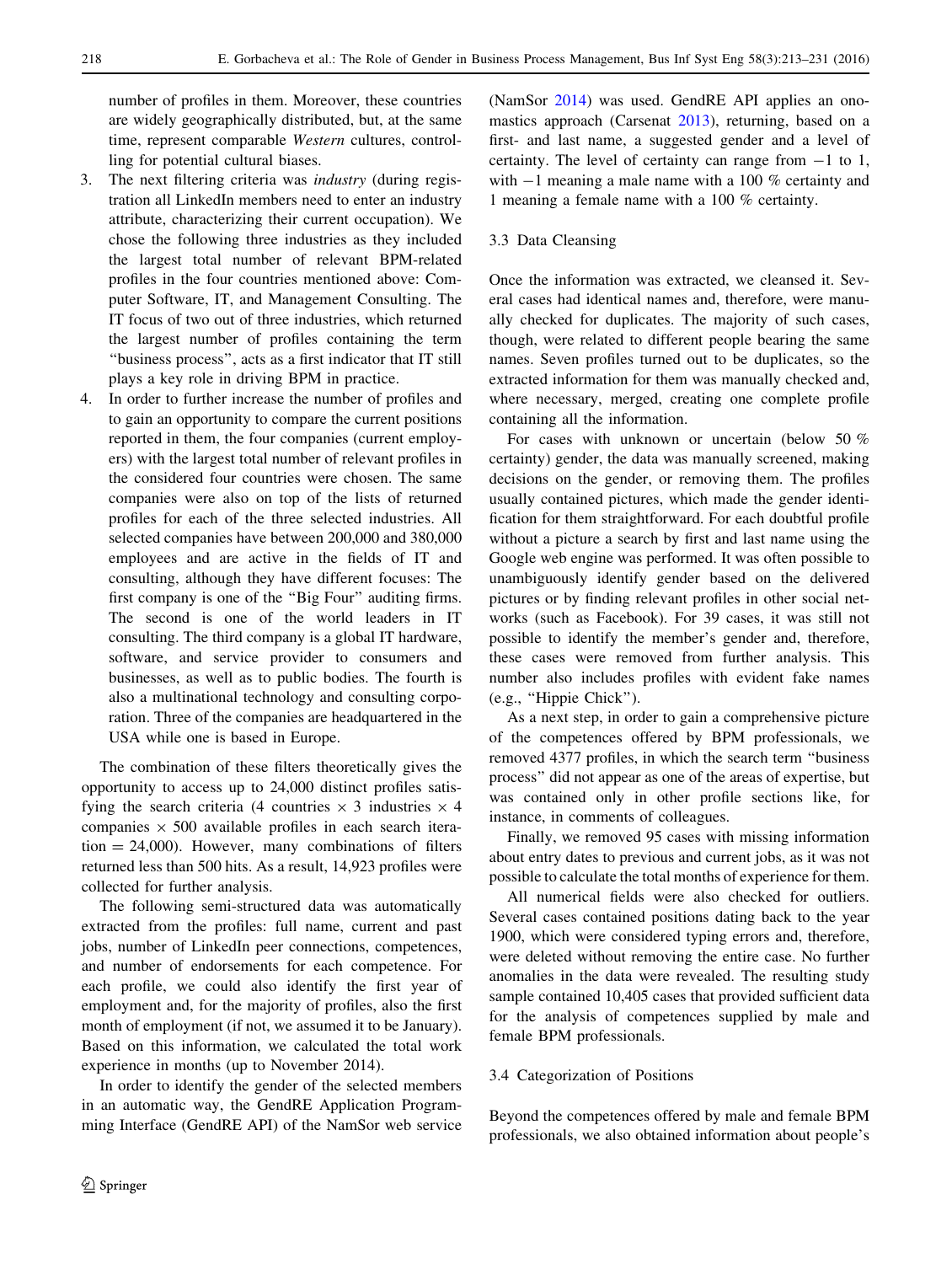current positions. Although the related studies discussed above attempted to specify BPM positions, there is still a lack of established and commonly accepted wording for BPM job titles (Kokkonen [2014\)](#page-17-0). This makes it difficult to compare current positions horizontally (i.e., based on the nature of performed work). Therefore, we decided to instead perform a vertical analysis of current positions based on their hierarchical levels.

9622 cases out of 10,405 provided details on current employment. Within these profiles, we could initially identify 5244 distinct positions. This number could be reduced to 5189 by harmonising specific terms in job titles (e.g., ''Snr.'' or ''Sr.'' were replaced by ''Senior'') and company-specific abbreviations (e.g., ''AM'' was substituted with "Associate Manager"). We then further normalized positions by reducing them to their core (e.g., "Company name Senior Consultant, EMEA" was normalized to ''Senior Consultant''). The normalized positions contained combinations of 76 distinct terms, which were revealed as occurring most frequently in job titles. These terms describe seniority levels (e.g., ''Senior'', ''Lead'', "Head of", "Assistant"); nature of occupation (e.g., "Architect", "Consultant", "Accountant"); or special roles (e.g., ''Vice President'', ''Principal'', ''Partner''). In total, we were able to reduce 5189 distinct positions to 598 distinct normalized positions.

Two researchers then independently categorized the normalized positions into the following position levels: non-managerial personnel or interns (Position Level 1); line or middle managers (Position Level 2); and upper or top managers (Position Level 3). Online career portals, job portals, and forums discussing hierarchical levels of positions in the selected companies helped to identify hierarchical structures and assign positions to these three levels.

Cases for which the codification was ambiguous were discussed and resolved involving a third researcher. 373 profiles where none of the terms characterising a hierarchical level of the current position could be found (e.g., ''Customer Focused Digital Transformation'') were excluded from the further analysis of positions.

Assigned position levels were controlled against work experience calculated for each profile. We identified 98 abnormal profiles assigned to Position Level 3 with less than 5 years of work experience. We randomly checked several of these profiles and found that most of them had been created very recently. We assume that these profiles were not yet fully completed and included only information about current or most recent positions, not providing a complete career history. These incomplete profiles were excluded from the further analysis of current positions so that the final sample included 9151 profiles (or 87.9 % of all cases).

#### 3.5 Latent Semantic Analysis of Competences

In social science research, the analysis of unstructured textual documents, like CVs, has traditionally been done manually through coding, which made the process costly and subject to many limitations and biases (Quinn et al. [2010](#page-17-0)). Computer-aided qualitative data analysis (CAQDA) software, such as NVivo or Atlas.ti, can support and accelerate the manual coding process to a certain extent, for example, by automatically searching for further instances of already coded phrases, but does not allow to automatically discover recurring patterns in texts. Hence, we turned to unsupervised machine learning algorithms for inductively categorizing text documents. This class of text mining methods can infer categorizations of documents from a corpus in a data-driven way, necessitating neither manual coding nor the existence of predefined categorisation schemes.

In particular, we used latent semantic analysis (LSA), a topic modeling technique that has received growing attention from Information Systems researchers over the last years (e.g., Evangelopoulos et al. [2012](#page-17-0)). LSA has been used in Information Systems research, for example, for the automated analysis of research articles (Larsen et al. [2008](#page-17-0); Sidorova et al. [2008;](#page-18-0) Indulska et al. [2012](#page-17-0)); corporate reports (Reuter et al. [2014](#page-17-0)); social media communications (Evangelopoulos and Visinescu [2012\)](#page-17-0); and job advertise-ments (Müller et al. [2014\)](#page-17-0).

It is based on the ''distributional hypothesis'' of statistical semantics (Sahlgren [2008\)](#page-18-0): words that co-occur together in similar contexts tend to have similar meanings (Turney and Pantel [2010](#page-18-0)). Consequently, words that cooccur frequently in similar contexts (e.g., ''process'', "map", "draw", "model", "BPMN") can be interpreted as topics (e.g., ''process modeling'') and can be used to categorize documents accordingly. In order to identify such word patterns (or topics) in a large collection of documents, LSA performs a dimensionality reduction technique called Singular Value Decomposition (SVD) on a termdocument matrix. A term-document matrix is a matrix representation of a document collection that contains one column for each document in the collection and one row for each word appearing in these documents; the cells of the matrix contain the number of times a term appears in a document (Manning et al. [2008\)](#page-17-0). Similar to factor analysis or principal component analysis, the SVD reduces the dimensionality of the term-document matrix. The results are so-called latent semantic factors, each linked to highloading words and high-loading documents. Together, these high-loading words and high-loading documents can be interpreted as topics – that is, word patterns that repeatedly occur in specific documents.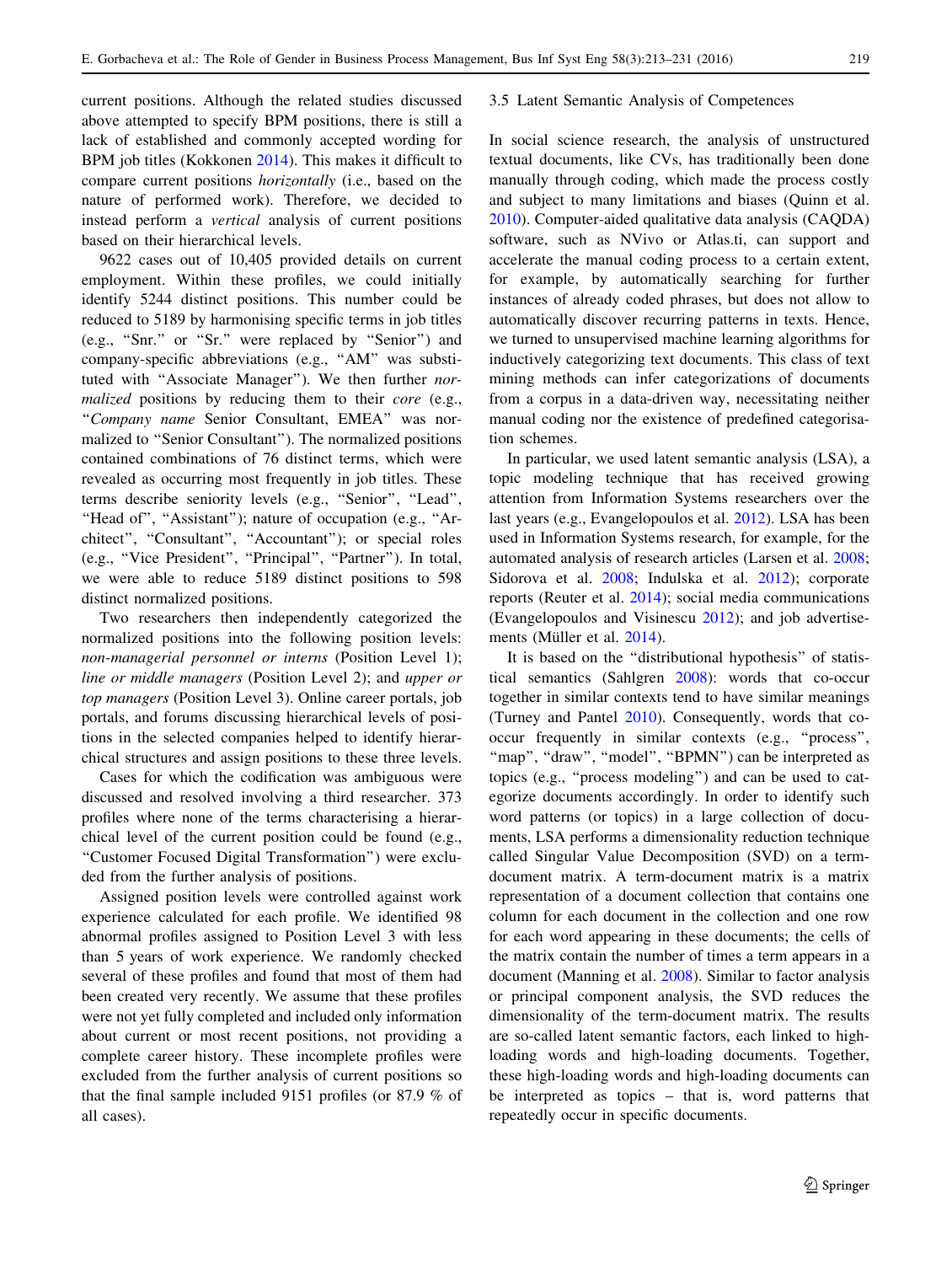<span id="page-7-0"></span>Fig. 1 The process of LSA (adapted from Evangelopoulos et al. [2012](#page-17-0))



In our case, we applied LSA to the competence section of the collected LinkedIn profiles. Hence, the first step included pre-processing the profiles to build a competenceprofile matrix containing the number of times each competence appeared in each profile (cf. Fig. 1). We could identify 3998 distinct competences in 10,405 collected profiles.

In the second step, we followed the generic LSA process outlined by Evangelopoulos et al. [\(2012](#page-17-0)) and performed the SVD on the competence-profile matrix using the statistical computing software R. This requires defining the number of factors (topics) to be extracted. So far, no standard procedures for determining an appropriate number of factors exist. Rather, the researcher is advised to manually explore alternative numbers of factors and qualitatively assess the results (Evangelopoulos et al. [2012\)](#page-17-0). After exploring 10-, 12-, 15-, 20-, 25-, and 30-factor solutions, we decided to select 12 factors for further interpretation, as the solutions with higher number factors contained more and more near duplicates (very similar factors).

In the third step, the extracted high-loading competences (cf. Appendix A; available online via [http://link.springer.](http://link.springer.com) [com](http://link.springer.com)) and high-loading profiles were analyzed and interpreted. Therefore, a loading threshold had to be selected which defined how many terms and documents should be regarded as relevant for each factor. Based on the approach proposed by Sidorova et al. [\(2008](#page-18-0)), a loading threshold of top  $- (1/k \times 100)$  % was determined, where k is the number of factors. As a 12-factor solution was selected for this study ( $k = 12$ ), 8.3 % of high-loading terms and profiles were derived for further analysis. The resulting list of the top 333 extracted competences for each factor (8.3 % of total 3998 competences) was independently analyzed by four researchers. Each researcher had to screen them, suggesting the most representative label for each factor. The labels provided by each researcher were then compared, showing an immediate agreement on labelling of 10 out of 12 factors. Labelling of the other two factors was determined during a discussion involving all researchers. The resulting 12 categories of competences are clearly distinguishable and are presented in the following section.

# 4 Results

This section presents the results of the profile analysis. In particular, the profiles of male and female BPM professionals are compared based on reported competences, specified current positions, as well as numbers of connections, endorsements, and months of experience.

4.1 Categories of Competences Supplied by Business Process Management Professionals

Interpretation of the 12-factor solution generated by applying LSA resulted in the following 12 clearly distinct categories of competences supplied by BPM professionals (see Appendix A for a summary of high-loading competences):

- 1. Strategic Management The typical competences forming this category are related to higher management qualifications, such as Business Transformation, Requirements Analysis, Change Management, IT Strategy, and Program Management.
- 2. (IT) Project Management The competences comprising this category include those required to run projects either inside a company or as an external consultant (e.g., ITIL – Information Technology Infrastructure Library); gained certificates (e.g., PMP – Project Management Professional); or work experience in such specialised groups as PMO (Project Management Office). Further examples of high-loading competences include Project Delivery, Stakeholder Management, and Project Portfolio Management.
- 3. Enterprise Architecture,
- 4. ERP (Enterprise Resource Planning) Solution Architecture (SAP), and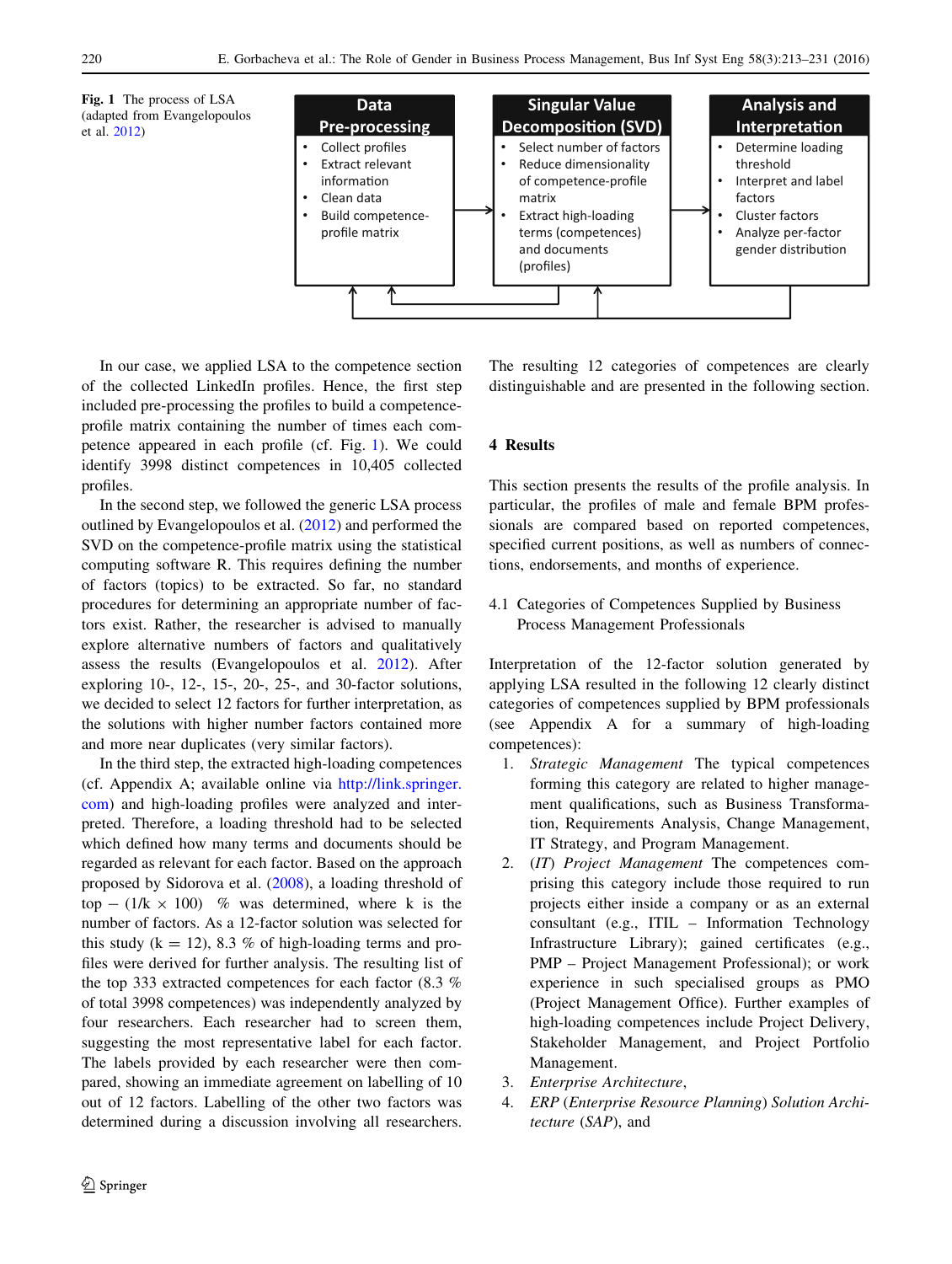- 5. ERP Solution Architecture (Oracle) These technical categories focus on either general enterprise architecture or more specific knowledge of such systems as SAP and Oracle. Category [3] has a stronger managerial focus than the other two, and is represented by such competences as Service-Oriented Architecture (SOA), Enterprise Software, or Technical/Application Architecture. Further examples of high-loading competences include Business Process Design, Organizational Design, Enterprise Architecture, and EAI (Enterprise Application Integration). High-loading competences for Category [4] include SAP R/3, SAP Implementation, and other ERPrelated competences like Advanced Business Application Programming (ABAP), SAP NetWeaver, SAP Business Information Warehouse (BW), SAP for Order-to-Cash, or SAP for Retail. Category [5] consists of competences related to Oracle solutions, such as Oracle e-Business Suite, Oracle HR (Human Resources), or Oracle Applications.
- 6. Software Development The category contains technical competences required to conduct software development projects, such as those related to certain programming languages (e.g., Java, Visual Basic, or Java Server Pages – JSP), as well as to procedure models, like Scrum or Waterfall, or server platforms. Further examples of high-loading competences include Systems Development Life Cycle (SDLC), Requirements Gathering, Software Project Management, Solution Architecture, and Agile Methodologies.
- 7. IT Service Outsourcing The competences relevant for this category are related to either offering a cloud solution or outsourcing a company's own IT landscape, such as Service Delivery, Outsourcing, IT Service Management, IT Outsourcing, and Software as a Service (SaaS).
- 8. Business Intelligence The competences making up this category are related to different aspects of storing, maintaining, and analyzing corporate data. They include such technical and software-related competences as Structured Query Language (SQL) or Cognos, as well as conceptual competences (e.g., data modeling or data warehouse architecture). Further examples of high-loading competences include Data Analysis, Data Warehousing, Extract, Transform and Load (ETL), Master Data Management, and Business Objects.
- 9. Auditing and Risk Management The competences of this category cover various types of auditing (internal, IT, financial), as well as knowledge about standards like USA GAAP (United States of America General Accepted Accounting Principles) or ISO

27001 (International Organization for Standardization) and governance mechanisms (e.g., Sarbanes– Oxley Act). Furthermore, the category includes such risk management competences as security and disaster recovery. Examples of high-loading competences include Internal Controls, Internal Audit, Enterprise Risk Management, IT Audit, and Risk Management.

- 10. Accounting and Finance The category comprises finance-related competences at managerial (e.g., Corporate Finance, Financial Accounting); conceptual (e.g., Financial Modeling); or operative (e.g., Forecasting, Financial Analysis, Reporting) levels. Further examples of high-loading competences include Financial Modeling, Financial Analysis, Financial Reporting, Corporate Finance, and Managerial Finance.
- 11. Supply Chain Management (SCM) The category covers supply chain-related competences on the source side (e.g., Purchasing, Procurement, Global or Strategic Sourcing, or Supplier Development); the production side (e.g., Inventory Management, [Lean] Manufacturing, or Material Management); or the management side (e.g., Six Sigma, Supply Chain Optimisation, or Process Improvement). Further examples of high-loading competences include Supply Chain Management, Supply Chain, and Logistics.
- 12. Human Resource (HR) Management The competences of this category deal with the organization of corporate human resources (human capital). Most of them are related to management (e.g., Talent Management, Personnel Management, Performance Management, and Organizational Design). Some also focus on operative HR tasks (e.g., Training, Recruiting, SAP HR), as well as changes in corporate culture (e.g., HR Transformation, Employee Engagement, or Culture Change).

The identified categories of competences suggested that sub-groups of similar competences exist, as the researchers either assigned similar labels to multiple factors, or the high-loading terms of factors partially overlapped. Hence, we decided to try to cluster the factors based on their term loadings. We applied hierarchical clustering with Pearson's correlation coefficient as the distance measure and single linkage as the agglomeration method. The resulting dendrogram depicting the similarities between competence categories is presented below (Fig. [2](#page-9-0)). The dendrogram is read from bottom to top: the earlier two leaves are joined in the 'tree', the more similar they are. For example, the competence categories Strategic Management (Category [1]) and HR Management (Category [12]) are very similar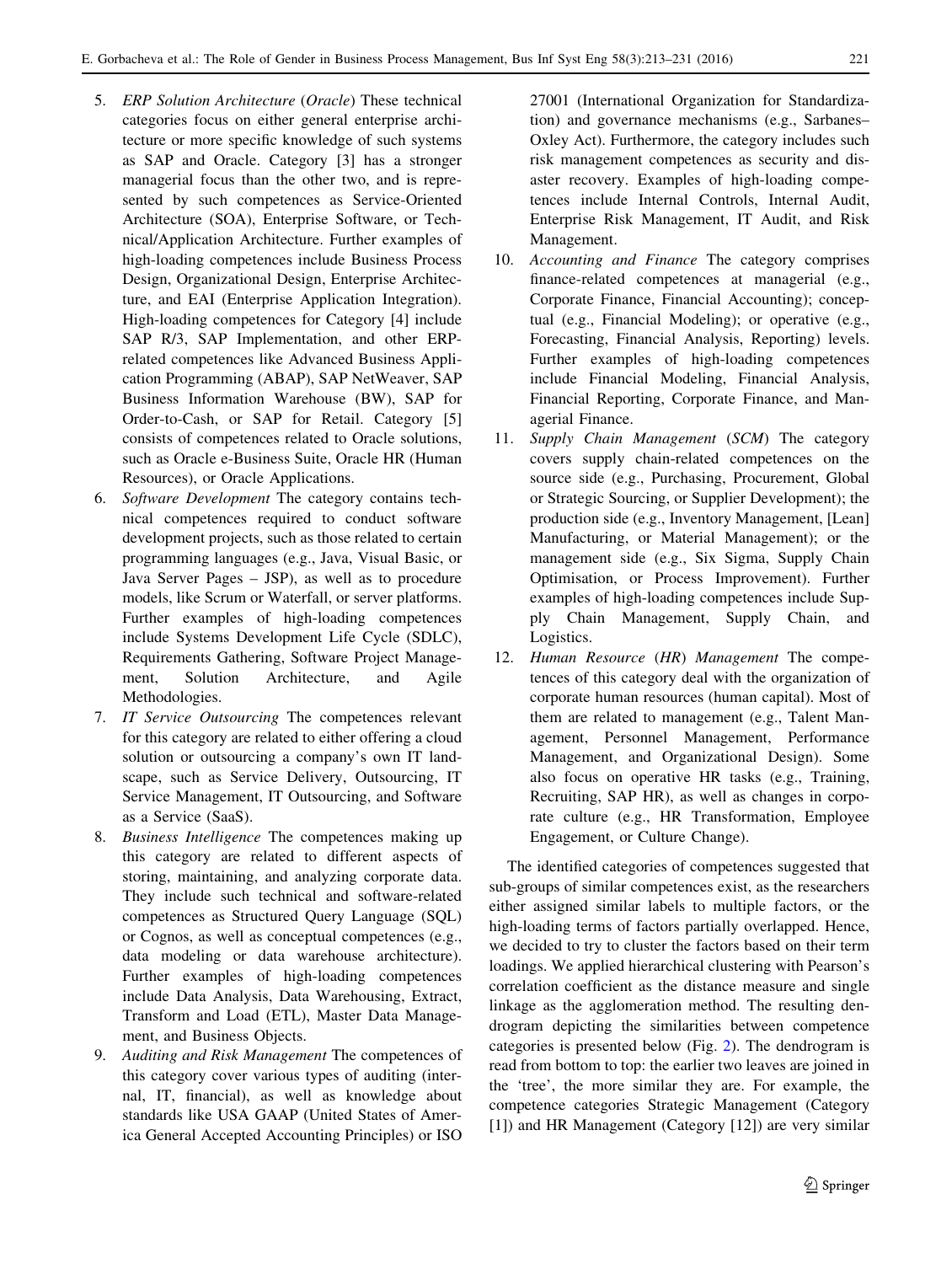<span id="page-9-0"></span>Fig. 2 Dendrogram representing the similarities between the competence categories



to each other, in terms of the vocabulary used to describe specific competences in these areas. Overall, the dendrogram reveals a dichotomy between domain-specific/management related competence categories (right part of the 'tree') and technical competences (left part of the 'tree'). Yet, it also shows that the vocabulary used to describe management competences is more homogeneous than the vocabulary of the more technical competences, which can be explained by the distinct technical terms (e.g., ERP, SQL) and vendor/product names (e.g., SAP, Oracle) used to describe IT competences.

Overall, the identified competence categories represent the variety and heterogeneity of the BPM field, ranging from technical competences to managerial and domain competences. At the same time, a deeper analysis of competences in each category reveals that the holistic nature of BPM (cf. vom Brocke and Rosemann [2015\)](#page-18-0) is not completely reflected in our dataset, particularly since a domination of technical categories can be observed (Categories [3]–[7]).

# 4.2 Gender Distribution in the Study Sample

Table [1](#page-10-0) summarizes descriptive statistics of the final study sample, including the male/female ratio in the countries and industries under investigation. Overall, the majority of the selected profiles are from the IT industry (49.3 %) and the USA (35.5 % of the overall sample). The second finding is in line with the overall statistics of LinkedIn users in the four selected countries (Statista [2015](#page-18-0)).

Female profiles comprise only 28 % of the study sample, which shows a clear male domination. It does need to be mentioned, however, that there are more men among LinkedIn members, with the following shares of women in the selected countries (number was derived by the Quantcast portal – <http://www.quantcast.com>): 40 % in the USA (vs.  $27.1\%$  in our sample); 36 % in Canada (vs. 30.4 % in our sample); 35 % in the UK (vs. 25.9 % in our sample); and 29 % in Australia (vs. 29.7 % in our sample). In our sample, thus, the largest share of women is in the profiles from Canada, followed by those in Australia, USA, and UK. It is surprising that for Australia the share of women in our sample is above the country average, whereas in all the other countries it is below the average. Nevertheless, based on a one-sample t test, the share of women in our study sample (28 %) is significantly lower (at the 0.001 level) than the average share of women on LinkedIn in the four analyzed countries (35 %).

Hence, we can conclude that in our dataset of BPM professionals, women are underrepresented. This result can be explained by the domination of profiles from the IT industry (49.3 % of the overall sample), where, as it was discussed earlier, the share of women is generally low (e.g., U.S. Bureau of Labor Statistics [2013\)](#page-18-0). As for the gender distribution across industries, the largest share of women is in the Management Consulting industry (30.4 %), followed by IT (27.3 %), and Computer Software (25.4 %). These differences in the shares of women between the three industries are statistically significant at the 0.01 level, but the effect sizes are negligible.

#### 4.3 Gender Distribution at Different Position Levels

Chi squared tests with Cramer's V  $(\varphi_c)$  were performed to measure the association between gender and position level (Crame $\epsilon$  [1946\)](#page-16-0). The results show that on each higher career level the share of women drops (Table [2](#page-10-0)): 31.3 % at the non-managerial personnel level (Position Level 1); 28.2 % at line/middle management (Position Level 2); and 22.5 % at the upper/top management positions (Position Level 3).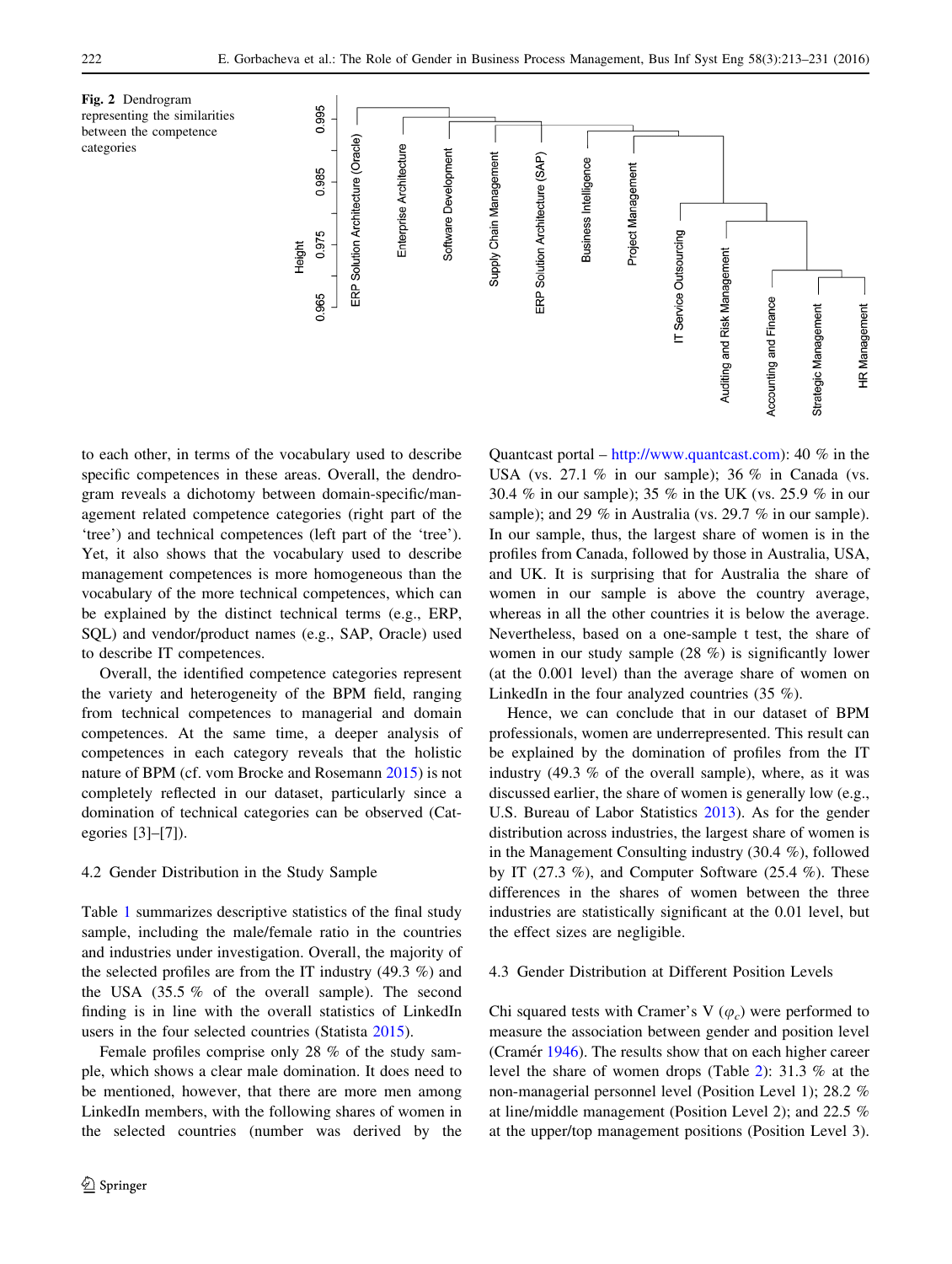| Country                            | Industry              | Men              |        | Women            |      | Total  | $%$ of the whole |
|------------------------------------|-----------------------|------------------|--------|------------------|------|--------|------------------|
|                                    |                       | $\boldsymbol{N}$ | $\%$   | $\boldsymbol{N}$ | $\%$ |        | sample $(\%)$    |
| United Kingdom                     | Computer Software     | 268              | 82.0%  | 59               | 18.0 | 327    | 3.1              |
|                                    | <b>IT</b>             | 895              | 76.1   | 281              | 23.9 | 1176   | 11.3             |
|                                    | Management Consulting | 735              | 69.3   | 325              | 30.7 | 1060   | 10.2             |
| Total United Kingdom               |                       | 1898             | 74.1   | 665              | 25.9 | 2563   | 24.6             |
| <b>United States</b>               | Computer Software     | 798              | 72.5   | 303              | 27.5 | 1101   | 10.6             |
|                                    | IT                    | 1066             | 74.6   | 363              | 25.4 | 1429   | 13.7             |
|                                    | Management Consulting | 830              | 71.1   | 337              | 28.9 | 1167   | 11.2             |
| <b>Total United States</b>         |                       | 2694             | 72.9   | 1003             | 27.1 | 3697   | 35.5             |
| Australia                          | Computer Software     | 116              | 75.8   | 37               | 24.2 | 153    | 1.5              |
|                                    | <b>IT</b>             | 910              | 70.8   | 376              | 29.2 | 1286   | 12.4             |
|                                    | Management Consulting | 506              | 68.3   | 235              | 31.7 | 741    | 7.1              |
| Total Australia                    |                       | 1532             | 70.3   | 648              | 29.7 | 2180   | 21.0             |
| Canada                             | Computer Software     | 143              | 73.3 % | 52               | 26.7 | 195    | 1.9              |
|                                    | IT                    | 862              | 69.3   | 381              | 30.7 | 1243   | 11.9             |
|                                    | Management Consulting | 362              | 68.7   | 165              | 31.3 | 527    | 5.1              |
| <b>Total Canada</b>                |                       | 1367             | 69.6   | 598              | 30.4 | 1965   | 18.9             |
| <b>Total Computer Software</b>     |                       | 1325             | 74.6   | 451              | 25.4 | 1776   | 17.1             |
| Total IT                           |                       | 3733             | 72.7   | 1401             | 27.3 | 5134   | 49.3             |
| <b>Total Management Consulting</b> |                       | 2433             | 69.6   | 1062             | 30.4 | 3495   | 33.6             |
| Total                              |                       | 7491             | 72.0   | 2914             | 28.0 | 10,405 | 100              |

# <span id="page-10-0"></span>Table 1 Study sample and its gender distribution

Table 2 Categories of competences supplied by BPM professionals (12-factor solution)

| Nr.               | Category of competences                      | Deviations in the shares of women in high-loading profiles from the overall study sample |                                       |                                      |                                        |  |  |
|-------------------|----------------------------------------------|------------------------------------------------------------------------------------------|---------------------------------------|--------------------------------------|----------------------------------------|--|--|
|                   |                                              | Overall share                                                                            | Share of women at each position level |                                      |                                        |  |  |
|                   |                                              | of women<br>(28, %)                                                                      | Non-managerial<br>$(31.3\%)$          | Line/middle management<br>$(28.2\%)$ | Upper/top<br>management<br>$(22.5\% )$ |  |  |
| [1]               | Strategic Management                         | $-1.8$                                                                                   | $-3.9$                                | $+1.6$                               | $-3.3$                                 |  |  |
| $[2]$             | (IT) Project Management                      | $+1.4$                                                                                   | $-3.3$                                | $+5.2*$                              | $+1.6$                                 |  |  |
| $[3]$             | Enterprise Architecture                      | $-4.8**$                                                                                 | $-9.8***$                             | $-4.8$                               | $+2.7$                                 |  |  |
| $[4]$             | <b>ERP</b> Solution Architecture (SAP)       | $-6.0***$                                                                                | $-7.8**$                              | $-4.7*$                              | $-1.1$                                 |  |  |
| $\lceil 5 \rceil$ | <b>ERP</b> Solution Architecture<br>(Oracle) | $-3.7*$                                                                                  | $-1.9$                                | $-4.9*$                              | $-0.4$                                 |  |  |
| [6]               | Software Development                         | $-8.3***$                                                                                | $-7.0**$                              | $-14.2***$                           | $-12.5**$                              |  |  |
| $\lceil 7 \rceil$ | IT Service Outsourcing                       | $-3.4*$                                                                                  | $-9.8*$                               | $+0.7$                               | $-8.1**$                               |  |  |
| [8]               | Business Intelligence                        | $-1.9$                                                                                   | $+2.5$                                | $-6.9*$                              | $-8.1**$                               |  |  |
| [9]               | Auditing and Risk Management                 | $-2.7$                                                                                   | $-5.3$                                | $+0.9$                               | $-6.5*$                                |  |  |
| [10]              | Accounting and Finance                       | $-3.2*$                                                                                  | $-1.0$                                | $-4.9*$                              | $-5.3$                                 |  |  |
| [11]              | Supply Chain Management                      | $-5.5***$                                                                                | $-7.3**$                              | $-5.6*$                              | $-1.4$                                 |  |  |
| [12]              | HR Management                                | $+11.4***$                                                                               | $+3.2$                                | $+12.5***$                           | $+18.8***$                             |  |  |

\* Significance at the 0.05 level

\*\* Significance at the 0.01 level

\*\*\* Significance at the 0.001 level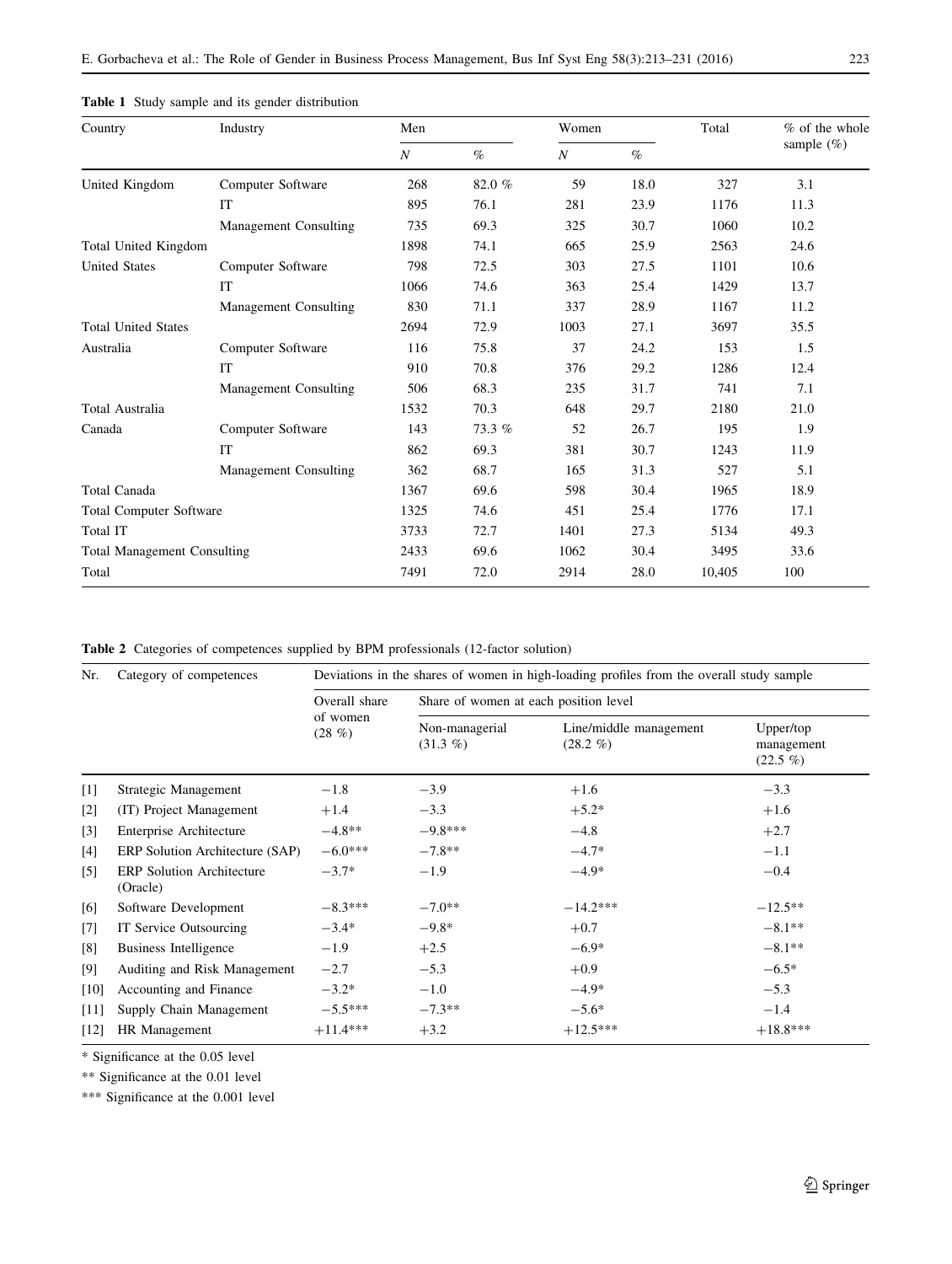This drop is significant at the 0.01 level, although the effect size is negligible ( $\varphi_c = 0.074$ ). Overall, the majority of both male  $(41.9\%)$  and female  $(42.6\%)$  BPM professionals occupy line/middle managerial positions. Only 19.6 % of all women are on upper/top managerial positions, versus 26 % of all men.

Furthermore, it is interesting that at the organizational entry career stage (less than 1.5 years of work experience) there are equal shares of men and women (50 %) who all are at the non-managerial positions. All of the early career employees (from 1.5 to 5 years of work experience) are also at the Position Level 1, but here the share of women is already lower (38.1 %). Among employees who are at their mid-careers (from five to 15 years of work experience), women continue to be underrepresented: they occupy 31.6 % of non-managerial positions, 29.5 % of line or middle management positions, and 24.6 % of upper or top management positions. The share of women at each position level is even lower, when analyzing the employees with more than 15 years of work experience: 27.7 % at Position Level 1, 27.1 % at Position Level 2, and 21.6 % at Position Level 3.

It is notable that when having a look at the upper and top management positions alone, the share of women among employees at mid-careers is higher than among those at later careers (24.6 vs. 21.6 %). One explanation could be that women drop out from the workforce at a later career stage due to child rearing. However, such a positive shift in the share of younger female top managers (we assume that work experience is highly correlated with age) might also be the sign of a trend that it becomes more possible for women to gain a managerial position.

We also analyzed the terms that appeared most often in current positions (cf. the ''Method'' section for the identified 76 distinct terms), comparing their frequencies of occurrence in the profiles of men and women. We found statistically significant differences between the profiles of men and women (compared to the overall sample) in the occurrence of several terms: those signifying top managerial positions (''Senior'', ''Vice President'', ''Partner'', "Managing", "Executive", and "Director") or technical positions (''Architect'') occur relatively more often in male profiles. On the other hand, terms characterizing line/ middle managerial positions (''Project'', ''Program'', and ''Manager'') or non-managerial and non-technical positions (''Analyst'', ''Assistant'', ''Coordinator'') occur relatively more often in female profiles.

# 4.4 Gender Distribution across Categories of Competences

As a next step of our analysis, we had a look at highloading profiles, i.e. the profiles that best represent each of the twelve categories of competences supplied by BPM professionals. Applying the aforementioned loading threshold of top  $- (1/k \times 100)$  %, proposed by Sidorova et al.  $(2008)$  $(2008)$ , where k is the number of factors  $(k = 12$  in the current study), we investigated the top 867 profiles of each factor (8.3 % of total 10,405 profiles).

We compared the gender distribution in high-loading profiles with the overall study sample (Table [2\)](#page-10-0). For that, a series of t-statistics tests were performed. First, the share of women among high-loading profiles forming each factor was compared to the share of women in the overall study sample (28 %). Second, the shares of women at each position level within each category of competences were compared to the respective shares of women in the overall study sample who are at non-managerial positions (31.3 %), line/middle management (28.2 %), and upper/top management (22.5 %).

For eight (out of twelve) factors the difference in gender distribution turned out to be statistically significant: in seven categories of competences (Enterprise Architecture, ERP Solution Architecture (SAP), ERP Solution Architecture (Oracle), Software Development, IT Service Outsourcing, Accounting and Finance, and Supply Chain Management) there are significantly more men than in the overall sample. The only competence category in which the higher share of women (compared to the overall sample) is statistically significant, is HR Management. This may be explained by the rather non-technical nature of HR, compared to the other categories, thus, signaling a possible existence of gender stereotypes in the BPM field. Together with (IT) Project Management, these are the only categories with: (a) higher shares of women than in the overall study sample, containing 29.4 and 39.4 % of women respectively; as well as (b) statistically significant higher shares of women at managerial positions, compared to the overall study sample. These two categories are also very similar to each other in terms of the vocabulary used to describe competences in these areas (Fig. [2\)](#page-9-0). For the other ten categories, the share of women among high-loading profiles is lower than in the overall study sample. For most of the categories with the higher share of men (except for Enterprise Architecture), a statistically significant underrepresentation of women in managerial positions (Position Levels 2 and/or 3) was also revealed. The lowest overall share of women, as well as at managerial positions, is observed in the Software Development category, which can be considered the most technical area, again indicating the potential existence of gender stereotypes at work.

#### 4.5 Gender Differences in Professional Online Profiles

To gain a deeper understanding of gender differences in the online profiles of BPM professionals, we analyzed the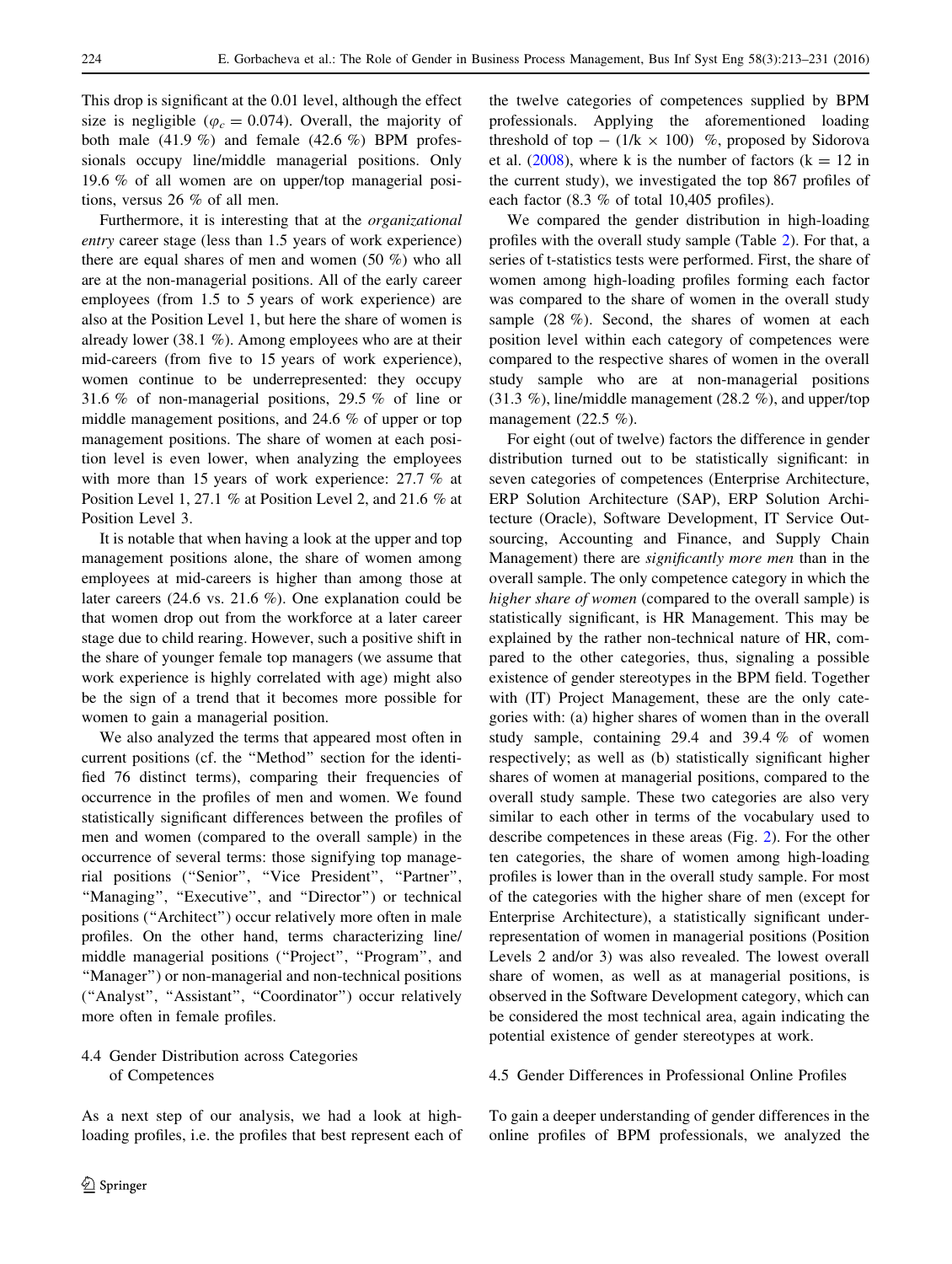|                       | Mean value |        | Eta Squared | Pearson's $(r)$     |                       |                      |  |  |
|-----------------------|------------|--------|-------------|---------------------|-----------------------|----------------------|--|--|
|                       | Men        | Women  |             | Sum of endorsements | Number of connections | Months of experience |  |  |
| Number of competences | 25.98      | 22.77  | $0.013**$   | $0.645**$           | $0.382**$             | $0.238**$            |  |  |
| Sum of endorsements   | 163.57     | 127.07 | $0.012**$   |                     | $0.546**$             | $0.323**$            |  |  |
| Number of connections | 341.14     | 298.43 | $0.016**$   |                     |                       | $0.128**$            |  |  |
| Months of experience  | 200.88     | 183.62 | $0.006**$   |                     |                       |                      |  |  |

<span id="page-12-0"></span>Table 3 Significance and effect sizes of relationships between variables in the study sample

\*\* Significance at the 0.01 level

following information extracted from each of the profiles: numbers of competences and connections, sums of endorsements, and months of experience (all coded as interval variables). In order to get a more profound understanding of the study sample, we explored the significance and effect sizes of the associations between gender and each of these interval variables. The associations were tested by a series of independent samples t tests with Eta Squared  $(\eta^2)$  (Pierce et al. [2004\)](#page-17-0). Here we assumed the gender variable to be independent and the interval variables to be dependent. The outcomes of independent samples t tests revealed that in our sample women, on average, tag fewer competences than men, and have lower numbers of endorsements, connections, and months of experience (Table 3). All these differences are statistically significant at the 0.01 level.

The fact that female BPM professionals, on average, tag fewer competences in their profiles than males does not necessarily imply that they have less expertise, but rather could indicate that they are more likely than men to be conservative in how they describe what they can do. Such reasoning is in line with previous research following the social construction of gender perspective. Studies show that women are more likely to understate their competences and have lower confidence and degrees of self-efficacy in comparison to men. (Wilson [2004;](#page-18-0) Institute of Management and Leadership [2011;](#page-17-0) Sandberg [2013](#page-18-0); Litzler et al. [2014;](#page-17-0) Sturm et al. [2014\)](#page-18-0).

The lower average sum of endorsements is a consequence thereof: here Pearson's r correlation coefficient (e.g., Pearson and Galton [2012\)](#page-17-0) shows that the number of competences is highly correlated with the sum of endorsements (Table 3). Having fewer connections might be another reason why women have fewer endorsements than men, as often LinkedIn members are asked to endorse those they are connected to, so the more connections one has, the more endorsements he/she is likely to get. The latter argument is supported by Pearson's  $r$  correlation coefficient between these interval variables (Table 3).

One possible explanation as to why women in our sample have on average fewer connections than men, could be the so-called 'old boys' network' phenomenon, which is common in technology-related fields and has been reported in earlier studies (e.g., Loiacono et al. [2013](#page-17-0); Trauth [2013](#page-18-0)). The idea is that people working in the IT field, mostly men, tend to build professional connections with those similar to them, i.e. other men, and thus exclude women.

The finding that women, generally, have fewer months of experience can be explained by their ''interrupted pattern of employment'', which is also one of the reasons for their limited opportunities in the labor market (Panteli [2012](#page-17-0), p. 392). In other words, women, who traditionally take (longer) parental leave, are out of the workforce for a longer time than men.

# 5 Discussion

In this section, we discuss the nature of BPM-related competences and the differences in their presentation by male and female professionals, which indicate the potential existence of gender stereotyping occurring in the field. Moreover, we provide recommendations for addressing the revealed underrepresentation of women among BPM professionals, which can contribute to closing the BPM competence gap.

5.1 The Nature of the Competences Supplied by Male and Female Business Process Management Professionals

In order to gain a more profound understanding of the nature of the competences at hand, we apply two established frameworks suitable to categorise BPM competences: (1) the BPM Maturity Model by Rosemann and vom Brocke ([2015\)](#page-17-0) that supports the holistic nature of BPM, and (2) the competence classification framework by Todd et al. [\(1995](#page-18-0)), which is renowned in the IT-related fields.

1. First, we map the twelve identified BPM competence categories to the six dimensions of the BPM Maturity Model: strategic alignment, governance, methods, IT, people, and culture (Rosemann and vom Brocke [2015](#page-17-0)). Each of these dimensions relates to one or more of the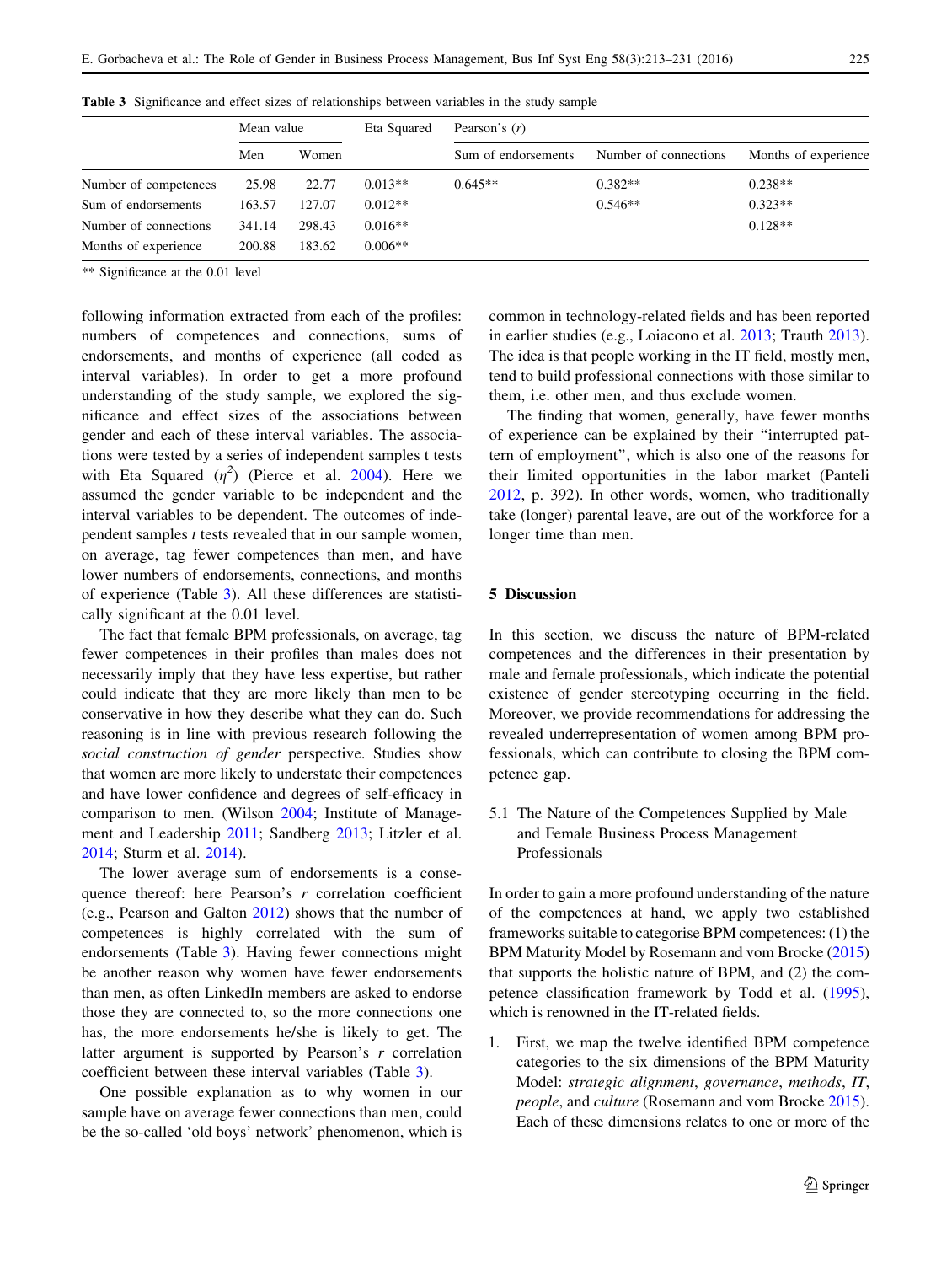identified competence categories. For example, Strategic Management [1] competences support capabilities in strategic alignment, Business Intelligence [8] and Auditing [9] competences foster governance capabilities, Project Management [2] competences offer specific methodological capabilities, Software Development [6] represents one of the IT-related competence areas, and HR Management [12] reflects competences in the areas of people and partially culture. Beyond covering specific facets of BPM in general, the identified categories also contain domainspecific knowledge areas such as Accounting and Finance [10], Supply Chain Management [11], and HR Management [12]. Although our results show a broad range of competences offered by BPM professionals, we, nevertheless, argue that the holistic nature of BPM is not fully reflected in our dataset. For example, the culture dimension is hardly covered through the supplied competences we identified. While one may argue that it is difficult to self-report competences related to culture in the area of BPM, research has identified specific cultural values that are important for the success of BPM initiatives, such as internal and external customer orientation and cross-functional teamwork (Schmiedel et al. [2013\)](#page-18-0). Such qualities can be considered cultural competences in BPM, which, however, did not occur in the identified competence categories.

2. Second, we map the twelve identified categories to the framework by Todd et al. [\(1995](#page-18-0)), which distinguishes between business, technical, and system competences (cf. Sect. [2\)](#page-1-0). Regarding business competences, we can observe a pervasiveness of domain-specific competences in such categories as IT Service Outsourcing [7], Accounting and Finance [10], Supply Chain Management [11], and HR Management [12]. Management competences are also widely represented in the Strategic Management [1], Project Management [2], and Auditing and Risk Management [9] categories. However, social competences do not seem to be supplied extensively. While such competences can be partially observed in the HR Management [12] category, we argue that this category refers predominantly to domain knowledge and that social competences in this case focus on inter-personal skills independent of a specific department.

As for technical competences, there are two comparable categories which focus on specific software competences, namely ERP Solution Architecture (SAP) [4] and ERP Solution Architecture (Oracle) [5]. However, non-ERPrelated software competences, as well as any hardware competences, are not explicitly covered.

Thus, technical and system competences seem to be dominant among those supplied by BPM professionals. This fact shows that BPM is still very technical in practice today, although, Hammer [\(2015](#page-17-0)), for example, claims that IT is ''at most a peripheral aspect of BPM'' (p. 3). At the same time, social and analytical competences, as well as those related to special software or hardware are underrepresented on the supply side. There may be two reasons for this: either such competences are indeed not present in the workforce, or employees do not explicitly mention them because they do not consider them essential to report.

While we generally identify a gap in self-reported competences on the softer aspects of BPM, such as cultural and social competences (which are stereotypically perceived as feminine), it is difficult to draw conclusions about an actual lack of these competences, since they are self-reported. However, the revealed focus on the presentation of technical competences (which are stereotypically perceived as masculine), supported by the fact that the majority of the returned profiles are related to the IT or Software development industries, indicates that BPM remains largely a technical field. There might be a lack of awareness among BPM professionals that social and cultural competences are also demanded by organizations (as indicated, for instance, in the study by Müller et al.  $2014$ ). Comparing the identified supplied BPM competence categories with the categories of demanded competences from the study of Müller et al.  $(2014)$  $(2014)$ , which likewise applied the Todd et al. [\(1995](#page-18-0)) framework, we can conclude that the supplied competences are not as diverse as the demanded ones. In other words, while organizations express needs for a very diverse set of BPM-related competences, employees report a far narrower variety of competences in their public profiles. Overall, the revealed twelve categories of competences supplied by BPM professionals show a domination of technical categories (Categories [3]–[7]).

As for gender distribution, all five IT-related categories are represented by mostly male profiles – the share of representative female profiles in each technical category is significantly lower than in the overall study sample (28 %). Moreover, for the most technical category, Software Development [6], we found the lowest share of women (19.7 %). On the other hand, the share of women reporting competences related to arguably the most non-technical category, HR Management [12], is significantly above average (39.4 %).

According to the social construction of gender theoretical approach, such self-presentation of competences on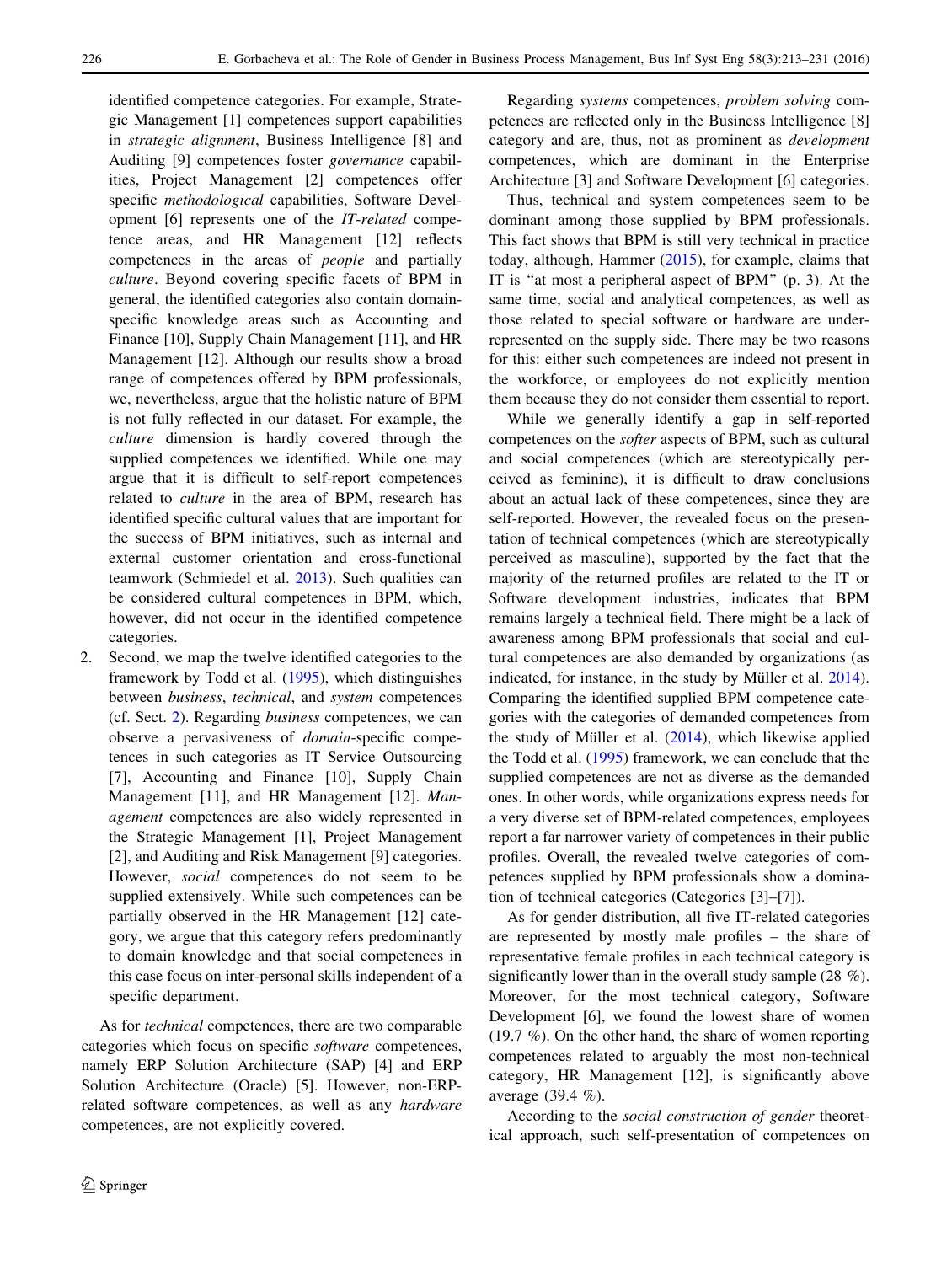<span id="page-14-0"></span>professional online social networks by both male and female BPM professionals might indicate that they are prone to gender stereotypes. Gender stereotyping in relation to competences means that technical competences are perceived as masculine and are associated with and presented by mostly men, while perceived feminine competences, such as those related to human capital, are associated with and more commonly presented by women (cf. Sect. [2](#page-1-0)). The social shaping of gender perspective acknowledges that the presentation of competences might be influenced by perceived social norms and expectations – that is, male professionals might feel expected to emphasize their technical expertise, while female professionals might tend to diminish their technical competences (the impostor syndrome), emphasizing instead their expertise in more feminine competences (Henwood et al. [2000;](#page-17-0) Wilson [2004\)](#page-18-0). This proposition, however, requires further investigation and a collection of more detailed information about BPM professionals (e.g., through interviews).

# 5.2 Gender Imbalance in the Business Process Management Field

In addition to the revealed differences in the presentation of competences by male and female BPM professionals, the results show that women are underrepresented in the study sample. Although underrepresentation of women in technology-related fields has been extensively discussed in prior work, no specific statistics on the number and demographics of BPM professionals could be identified. Therefore, our study is the first one that provides empirical evidence that the BPM field is affected by gender imbalance, like other technology-related fields. Further, while the difference between the shares of women in our study sample (28 %) and across all LinkedIn users in the four countries under investigation (35 %) is not extremely high, it is still significant.

Further analysis of current positions reveals that the share of female BPM professionals decreases on each higher career level, with only 22.5 % of the upper/top management positions being occupied by women. Thus, women in BPM, just like women in IT (e.g., Trauth et al. [2009\)](#page-18-0), seem to face the so-called 'glass ceiling', which is ''an unacknowledged barrier to advancement in a profession, especially affecting women and members of minorities'' (Oxford Dictionaries [2015](#page-17-0)).

We, thus, call to BPM researchers and practitioners to tackle the challenge of the existing gender imbalance in the field by researching and implementing new BPM interventions – specific activities aimed at changing the status quo (e.g., Craig [2015](#page-16-0)). Addressing the underrepresentation of women in BPM at all career levels could be a first step in reducing the lack of qualified professionals in the field. Balancing the gender ratio would also make BPM teams more diverse, which, on the one hand, would lead to ''superior productivity and financial performance compared with homogeneous teams'' (Barker et al. [2014](#page-16-0), p. 2), and, on the other hand, benefit society more generally by raising equity in the opportunities men and women have in pur-suing their careers (Trauth [2011\)](#page-18-0).

We argue for implementing interventions aimed at enriching the BPM workforce by motivating more qualified women to enter it. In particular, we call for interventions aimed at fighting gender stereotypes about competences. The main idea behind such interventions is to tackle the unconscious bias that suggests women are not expected to possess perceived masculine competences. For instance, the emergence of more visible female role models who have technical competences could support the image that women are viable contributors in IT-related fields. Such interventions should be encouraged on a number of levels (with students and employees as target audiences). We also recommend implementing interventions that create and raise awareness about the wide range of career opportunities in BPM, not only those requiring technical competences. Studies indicate that a holistic set of competences, perceived as both masculine and feminine, are demanded in the BPM field (e.g., Müller et al.  $2014$ ), but are not yet sufficiently supplied.

Intervention programmes should also aim at increasing women's self-efficacy and confidence, as gender stereotyping impacts such qualities and could, therefore, be valid reasoning for our finding that female BPM professionals tend to tag significantly fewer competences in their LinkedIn profiles than men. This argumentation is in line with prior studies following the social construction of gender perspective (e.g., Wilson [2004;](#page-18-0) Litzler et al. [2014](#page-17-0); Sturm et al. [2014\)](#page-18-0). In such intervention programs, women might be assisted in reconsidering the ways they describe their competences in CVs and professional online profiles.

# 6 Conclusion

The calls for more research on (1) human capital in BPM (Rosemann et al. [2006](#page-18-0); Kokkonen [2014](#page-17-0)); (2) gender stereotypes in technology-related fields (Trauth et al. [2012,](#page-18-0) [2015](#page-18-0)); and (3) gender and technology in general (e.g., von Hellens et al. [2012\)](#page-18-0) motivated us to investigate the role of gender in BPM competence supply. As very little is known about this research area and, in particular, as we observe a lack of theory addressing the shortage of professionals in the BPM field, we deemed it important to gain a deeper understanding of the phenomenon in an exploratory study. Therefore, we collected and analyzed a set of 10,405 LinkedIn profiles of BPM professionals, employing the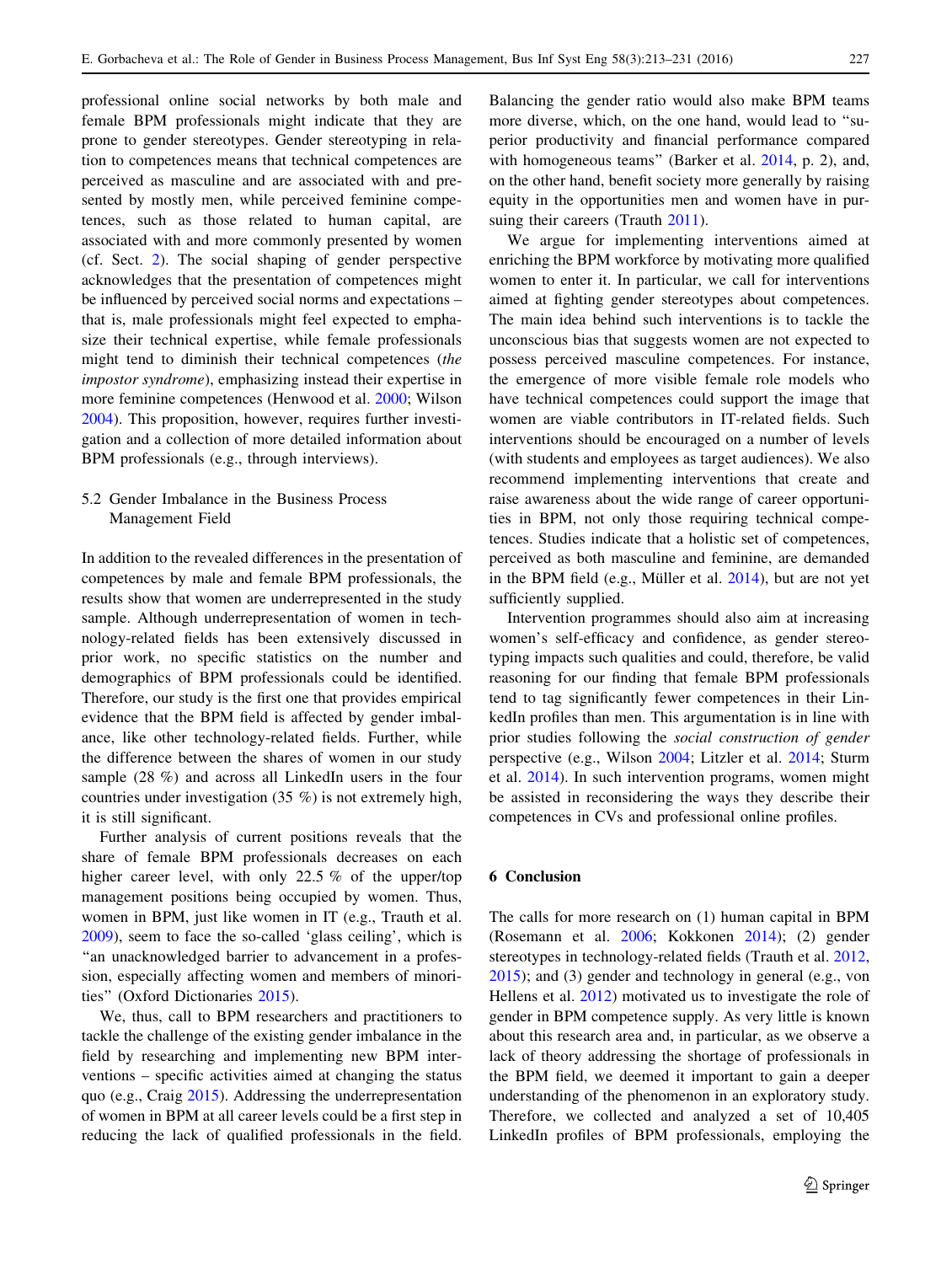LSA text mining method. Against this background, our study not only contributes to the under-theorized field of BPM competence supply, but also presents a novel approach to exploratory research.

In our study, we identified twelve categories of competences supplied by BPM professionals and analyzed them applying the *social construction of gender* perspective. Our results show that BPM professionals tend to work in both technical (IT and Software Development) and managerial (Management Consulting) industries, although the self-reported competences are predominantly technical. Women tend to present more stereotypically feminine competences, while men advertised more stereotypically masculine ones. While the essentialist approach would refer this finding to biology and innate abilities, according to the social construction of gender perspective it appears that BPM professionals may be affected by gender stereotypes. Further investigation is needed though in order to make a conclusion about the exact reasons behind this phenomenon. For example, interviews with some of the people forming our dataset could enhance the understanding of the study findings. The data collected did not allow for an analysis of within-gender variation among BPM professionals and, thus, there is a need for further research on gender stereotypes and their relation to competences in the BPM field, by applying the gender intersectionality perspective.

From the mapping of the identified categories of supplied competences to the BPM Maturity Model by Rosemann and vom Brocke ([2015\)](#page-17-0), and the competence classification framework by Todd et al. [\(1995](#page-18-0)), it can be concluded that the offered categories, although quite diverse, do not fully represent the holistic nature of BPM. Specific gaps in self-reported competences include cultural and social competences, as well as analytical competences and those related to special software or hardware. These competences are relevant and demanded by organizations, but seem to be underrepresented on the supply side of the BPM job market. Future research can build on these findings, for example, by examining how far social and cultural competences are actually present in the BPM workforce, beyond what is reported in professional profiles, and analyzing how far such competences influence the process performance of organizations.

The study results also show that women are underrepresented among BPM professionals forming the study sample and that their share decreases on each next career level. These findings are in line with the state in other technology-related fields and can be extrapolated to the BPM workforce in the four countries under investigation. Although gender imbalance and vertical segregation in IT have been widely acknowledged in prior work (e.g., Robertson et al. [2001](#page-17-0); Trauth [2013](#page-18-0)), no specific statistics on gender distribution in the BPM workforce or composition of BPM teams could be identified. There also appears to be a paucity of BPM research addressing the topic of gender. Our study, thus, initiates a discussion on the topic of gender imbalance in the BPM field and builds foundations for further research on gender and BPM. Addressing the underrepresentation of women might be one way to mitigate the shortage of qualified BPM professionals.

One major limitation of our study is that the analyzed competences are self-reported and it was not possible to test whether the professionals forming our dataset indeed possessed the presented competences. Here, however, competence endorsements can act as a control mechanism. We are also aware that the information provided by LinkedIn members may be inaccurate, partially exaggerated, or simply not true. However, we believe that after the thorough data cleansing, a reliable set of profiles was analyzed. Moreover, if some of the profiles in the analyzed sample are indeed falsified, they should not bias the results, as (1) their number should be very low and (2) we see no reason for business process-related competences to be over- or underrepresented in fake profiles. We also acknowledge that the analyzed profiles might differ from traditional CVs of candidates that are used to apply for a specific BPM-related position. Despite these limitations, we consider our dataset as suitable for gaining first insights into supplied BPM competences.

According to a study by Robert Half Inc. (no author [2013](#page-17-0)), there could be bias towards younger workers among LinkedIn members compared to the overall workforce. Although the profiles do not contain information about age, we assume that there is a high correlation with the reported work experience. The average value here was 16 years with the standard deviation of 8 years and 50.8 % of analyzed profiles indicated more than 15 years of work experience. Therefore, we assume that in our sample both younger and older employees are well represented.

We have performed a hierarchical analysis of the current positions. Apart from this vertical analysis, a horizontal (content) analysis of both current and previous positions could bring additional insights into the nature of work done by BPM professionals.

Future research should also go beyond the Western perspective taken in this study and investigate the BPM workforce in, for example, Eastern European and Asian societies, performing a cross-cultural analysis. The study findings could diverge if different cultures were analyzed. At the same time, we are confident that the four Englishspeaking countries represent a good starting point for this initial analysis. Moreover, a cross-industry analysis of BPM-related competences offered by employees working in fields not covered in this study could be done in the future.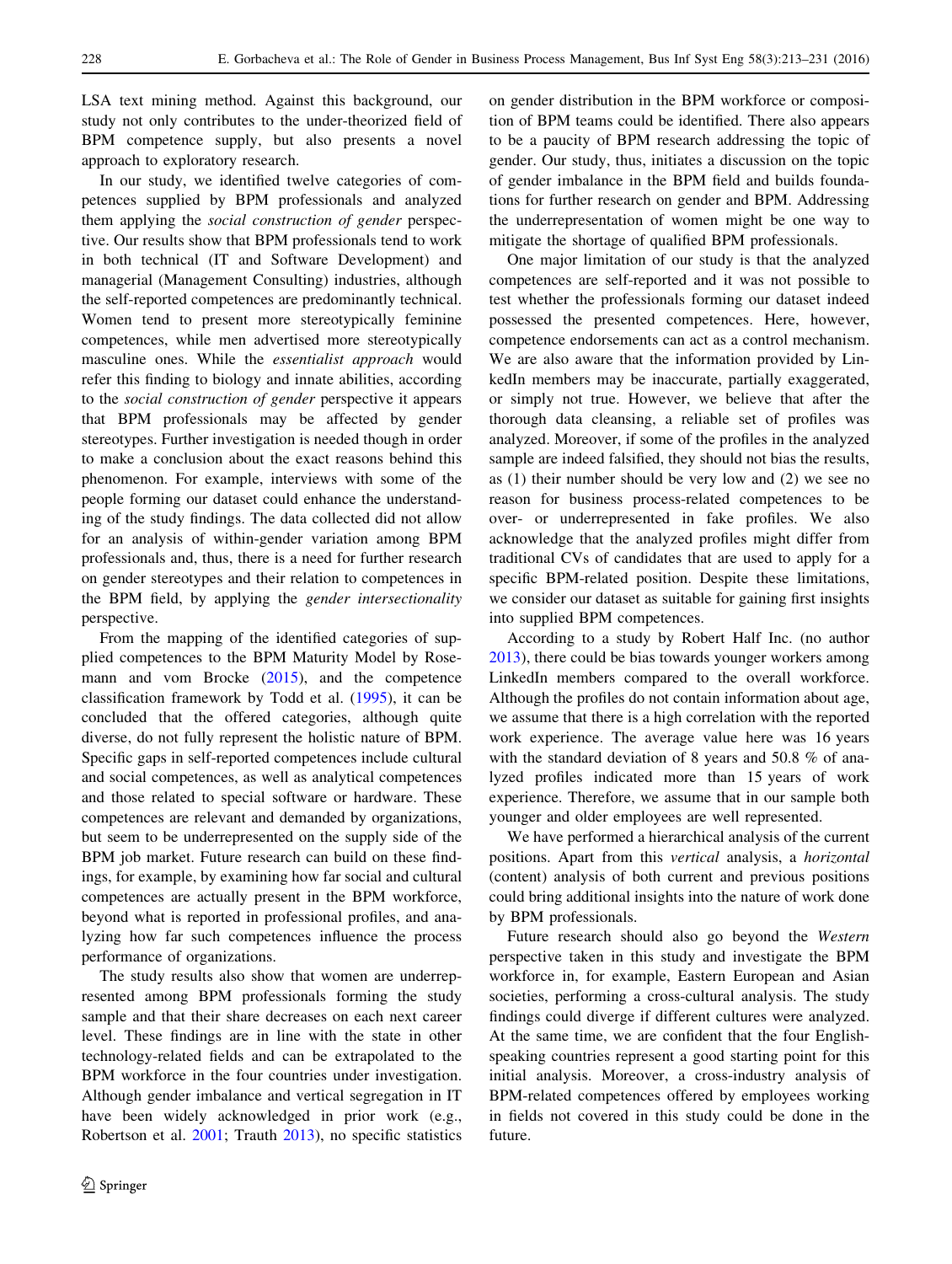<span id="page-16-0"></span>Thus, our study provides a starting point for further research on human capital, the underrepresentation of women, and the competence gap in the BPM field. The findings are also of value for BPM practitioners and especially for recruiters of BPM staff. They may incorporate our findings in their hiring practices and build on (a) the awareness of the underrepresentation of women in the BPM workforce and the need to make BPM teams more diverse; (b) the evidence that female BPM professionals tend to present their competences differently to men working in BPM; and (c) the proposed interventions for

addressing the competence gap in the field. Understanding the gap between self-reported and demanded competences in the BPM field is helpful for both the employees who would like to enter the BPM workforce and for educators to further develop BPM curricula. For employees, the communication of such competences in their CVs and public profiles on professional online social networks, like LinkedIn, may result in gaining a competitive advantage, as organizations have an interest in these competence sets. At the same time, educators may use the findings of our study to ensure that BPM curricula at their academic institutions facilitate the learning of a holistic set of competences to include those that seem to be underrepresented in the current labor market.

Acknowledgments This work is part of a project that has received funding from the European Union's Horizon 2020 research and innovation program under the Marie Skłodowska-Curie Grant agreement No 645751. Any opinions, findings, and conclusions or recommendations expressed in this paper are those of the authors and do not necessarily reflect the views of the European Commission. We gratefully acknowledge the support of Ms. Megha Anand during the data collection process.

#### References

- Adam A, Griffiths M, Keogh C et al (2006) Being an "it" in IT: gendered identities in IT work. Eur J Inf Syst 15(4):368–378. doi[:10.1057/palgrave.ejis.3000631](http://dx.doi.org/10.1057/palgrave.ejis.3000631)
- Adya MP (2008) Women at work: differences in IT career experiences and perceptions between South Asian and American women. Hum Resour Manag 47(3):601–635. doi:[10.1002/hrm.20234](http://dx.doi.org/10.1002/hrm.20234)
- Adya MP, Kaiser KM (2005) Early determinants of women in the IT workforce: a model of girls' career choices. Inf Technol People 18(3):230–259. doi:[10.1108/09593840510615860](http://dx.doi.org/10.1108/09593840510615860)
- Ahuja MK (2002) Women in the information technology profession: a literature review, synthesis and research agenda. Eur J Inf Syst 11(1):20–34. doi[:10.1057/palgrave/ejis/3000417](http://dx.doi.org/10.1057/palgrave/ejis/3000417)
- Ahuja MK, Thatcher JB (2005) Moving beyond intentions and toward theory of trying: effects of work environment and gender on postadoption information technology use. MIS Q 29(3):427–459
- Aichner T, Jacob F (2015) Measuring the degree of corporate social media use. Int J Mark Res 57(2):257–275. doi[:10.2501/IJMR-](http://dx.doi.org/10.2501/IJMR-2015-018)[2015-018](http://dx.doi.org/10.2501/IJMR-2015-018)
- Altinkemer K, Ozcelik Y, Ozdemir ZD (2011) Productivity and performance effects of business process reengineering: a firmlevel analysis. J Manag Inf Syst 27(4):129–162
- Antonucci YL, Goeke RJ (2011) Identification of appropriate responsibilities and positions for business process management success: seeking a valid and reliable framework. Bus Process Manag J 17(1):127–146. doi[:10.1108/14637151111105616](http://dx.doi.org/10.1108/14637151111105616)
- Ashcraft C, Eger E, Friend M (2012) Girls in IT: the facts. [https://](https://www.ncwit.org/sites/default/files/resources/girlsinit_thefacts_fullreport2012.pdf) [www.ncwit.org/sites/default/files/resources/girlsinit\\_thefacts\\_](https://www.ncwit.org/sites/default/files/resources/girlsinit_thefacts_fullreport2012.pdf) [fullreport2012.pdf.](https://www.ncwit.org/sites/default/files/resources/girlsinit_thefacts_fullreport2012.pdf) Accessed 12 Feb 2016
- Atwater LE, Brett JF, Waldman D et al (2004) Men's and women's perceptions of the gender typing of management subroles. Sex Roles A J Res 50(3–4):191–199. doi[:10.1023/b:sers.](http://dx.doi.org/10.1023/b:sers.0000015551.78544.35) [0000015551.78544.35](http://dx.doi.org/10.1023/b:sers.0000015551.78544.35)
- Australian Computer Society (2012) Australian ICT statistical compendium. Canberra
- Bandara W, Chand DR, Chircu AM et al (2010) Business process management education in academia: status, challenges, and recommendations. Commun Assoc Inf Syst 27:743–776
- Barker L, Mancha C, Ashcraft C (2014) What is the impact of gender diversity on technology business performance? Research Summary. [https://www.ncwit.org/sites/default/files/resources/impact](https://www.ncwit.org/sites/default/files/resources/impactgenderdiversitytechbusinessperformance_print.pdf) [genderdiversitytechbusinessperformance\\_print.pdf.](https://www.ncwit.org/sites/default/files/resources/impactgenderdiversitytechbusinessperformance_print.pdf) Accessed 12 Feb 2016
- Bassot B (2012) Upholding equality and social justice: a social constructivist perspective on emancipatory career guidance practice. Aust J Career Dev 21(2):3–13
- Bastian M, Hayes M, Vaughan W et al (2014) LinkedIn skills: largescale topic extraction and inference. In: Proceedings of the 8th ACM Conference on Recommender systems, pp 1–8
- Bayer Corporation (2010) Bayer facts of science education XIV: female and minority chemists and chemical engineers speak about diversity and underrepresentation in STEM – Executive summary. [http://bayerfactsofscience.online-pressroom.com/](http://bayerfactsofscience.online-pressroom.com/download/quote_sheet.zip) [download/quote\\_sheet.zip](http://bayerfactsofscience.online-pressroom.com/download/quote_sheet.zip). Accessed 12 Feb 2016
- Butler J (1990) Feminism and the subversion of identity. Roudledge, New York
- Camp T (2012) Computing, we have a problem…. ACM Inroads 3(4):34–40
- Cañibano C, Otamendi J, Andújar I (2008) Measuring and assessing researcher mobility from CV analysis: the case of the Ramón y Cajal programme in Spain. Res Eval 17(1):17–31. doi[:10.3152/](http://dx.doi.org/10.3152/095820208X292797) [095820208X292797](http://dx.doi.org/10.3152/095820208X292797)
- Carsenat E (2013) Onomastics and big data mining. [http://arxiv.org/](http://arxiv.org/abs/1310.6311) [abs/1310.6311.](http://arxiv.org/abs/1310.6311) Accessed 21 Feb 2016
- Cejka MA, Eagly AH (1999) Gender-stereotypic images of occupations correspond to the sex segregation of employment. Personal Soc Psychol Bull 25(4):413–423. doi[:10.1177/](http://dx.doi.org/10.1177/0146167299025004002) [0146167299025004002](http://dx.doi.org/10.1177/0146167299025004002)
- Chelaru S, Herder E, Naini KD, Siehndel P (2014) Recognizing skill networks and their specific communication and connection practices. Proceedings of the 25th ACM conference on Hypertext and social media – HT'14. ACM Press, New York, pp 13–23
- Clayton K, Beekhuyzen J, Nielsen S (2012) Now I know what ICT can do for me! Inf Syst J 22(5):375–390. doi[:10.1111/j.1365-](http://dx.doi.org/10.1111/j.1365-2575.2012.00414.x) [2575.2012.00414.x](http://dx.doi.org/10.1111/j.1365-2575.2012.00414.x)
- Craig A (2015) Theorising about gender and computing interventions through an evaluation framework. Inf Syst J. doi[:10.1111/isj.](http://dx.doi.org/10.1111/isj.12072) [12072](http://dx.doi.org/10.1111/isj.12072)
- Cramér H (1946) Mathematical methods of statistics. Princeton University Press, Princeton
- Dumas M, La Rosa M, Mendling J, Reijers HA (2013) Fundamentals of business process management. Springer, Heidelberg
- Eagly AH, Wood W, Diekman AB (2000) Social role theory of sex differences and similarities: a current appraisal. In: Eckes T, Trautner HM (eds) The developmental social psychology of gender. Lawrence Erlbaum Associates Publishers, Mahwah, pp 123–174
- European Commission (2012) She figures 2012: gender in research and innovation – statistics and indicators. Brussels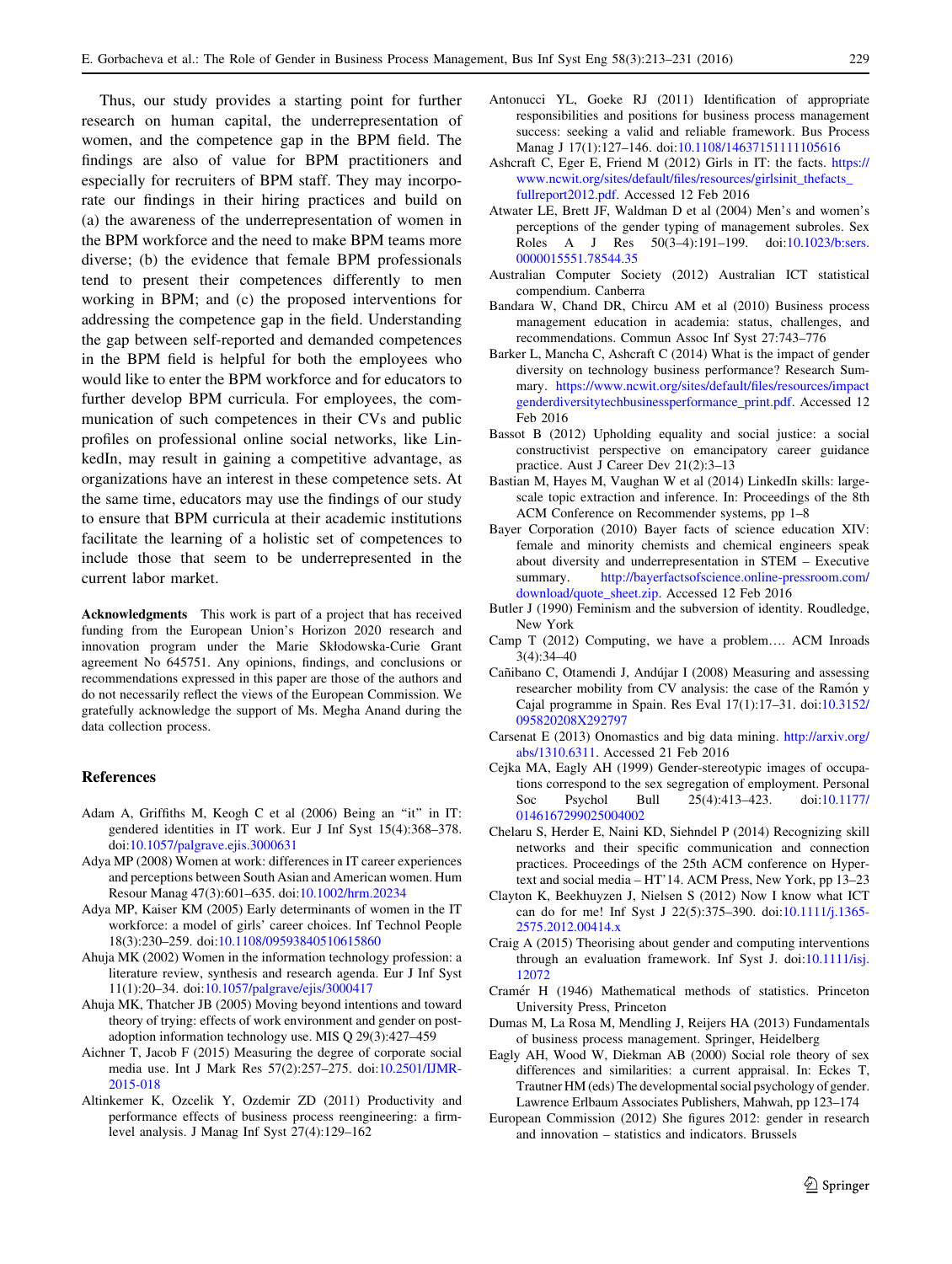- <span id="page-17-0"></span>Evangelopoulos N, Visinescu L (2012) Text-mining the voice of the people. Commun ACM 55:62–69
- Evangelopoulos N, Zhang X, Prybutok VR (2012) Latent semantic analysis: five methodological recommendations. Eur J Inf Syst 21(1):70–86
- Game A, Pringle R (1983) Sex-typing in computerland. Aust Soc  $2:3-8$
- Gartner (2008) Gartner says most organizations lack all the skills needed to implement and optimize their business processes. [http://](http://www.gartner.com/newsroom/id/767412) [www.gartner.com/newsroom/id/767412.](http://www.gartner.com/newsroom/id/767412) Accessed 24 Nov 2014
- Gartner (2011) Gartner CIO Survey 2011. <http://www.gartner.com/it/>. Accessed 22 Nov 2014
- Gartner (2013) Hunting and harvesting in a digital world insights from the 2013 Gartner CIO agenda report. [http://www.gartner.](http://www.gartner.com/imagesrv/cio/pdf/cio_agenda_insights2013.pdf) [com/imagesrv/cio/pdf/cio\\_agenda\\_insights2013.pdf.](http://www.gartner.com/imagesrv/cio/pdf/cio_agenda_insights2013.pdf) Accessed 01 Nov 2014
- Gartner (2014a) Flipping to digital leadership insights from the 2015 Gartner CIO agenda report. [http://www.gartner.com/](http://www.gartner.com/imagesrv/cio/pdf/cio_agenda_insights2015.pdf) [imagesrv/cio/pdf/cio\\_agenda\\_insights2015.pdf.](http://www.gartner.com/imagesrv/cio/pdf/cio_agenda_insights2015.pdf) Accessed 01 Nov 2014
- Gartner (2014b) Fifteen skills critical to success with business process management. <http://www.gartner.com/newsroom/id/2674619>. Accessed 02 Oct 2015
- Gefen D, Straub DW (1997) Gender differences in the perception and use of e-mail: an extension to the technology acceptance model. MIS Q 21(4):389-400
- Hammer M (2015) What is business process management? In: vom Brocke J, Rosemann M (eds) Handbook on business process management 1 – introduction, methods, and information systems, 2nd edn. Springer, Heidelberg, pp 3–16
- Harding SG (1987) Feminism and methodology: social science issues. Indiana University Press, Bloomington, United States
- Henwood F, Plumeridge S, Stepulevage L (2000) A tale of two cultures? Gender and inequality in computer education. In: Wyatt S, Henwood F, Miller N, Senker P (eds) Technology and in/equality: questioning the information society. Routledge, pp 111–128
- Howcroft D, Trauth EM (2008) The implications of a critical agenda in gender and IS research. Inf Syst J 18(2):185–202. doi[:10.1111/](http://dx.doi.org/10.1111/j.1365-2575.2008.00294.x) [j.1365-2575.2008.00294.x](http://dx.doi.org/10.1111/j.1365-2575.2008.00294.x)
- Indulska M, Hovorka DS, Recker J (2012) Quantitative approaches to content analysis: identifying conceptual drift across publication outlets. Eur J Inf Syst 21(1):49–69
- Institute of Management & Leadership (2011) Ambition and gender at work. London
- Joshi KD, Kuhn KM (2007) What it takes to succeed in information technology consulting: exploring the gender typing of critical attributes. Inf Technol People 20(4):400–424. doi[:10.1108/](http://dx.doi.org/10.1108/09593840710839815) [09593840710839815](http://dx.doi.org/10.1108/09593840710839815)
- Kokkonen AB (2014) Expertise in the illustrative context of BPM. PhD thesis, Queensland University of Technology. [http://eprints.](http://eprints.qut.edu.au/79546/1/Alex_Kokkonen_Thesis.pdf) [qut.edu.au/79546/1/Alex\\_Kokkonen\\_Thesis.pdf.](http://eprints.qut.edu.au/79546/1/Alex_Kokkonen_Thesis.pdf) Accessed 09 Sept 2015
- Larsen KR, Monarchi DE, Hovorka DS, Bailey CN (2008) Analyzing unstructured text data: using latent categorization to identify intellectual communities in information systems. Decis Support Syst 45(4):884–896
- Launonen M, Kess P (2002) Team roles in business process reengineering. Int J Prod Econ 77(3):205–218
- Lee DMS, Nielsen S, Trauth EM, Venkatesh V (2000) Addressing the IT skills crisis: gender and the IT profession. In: Proceedings of the International Conference on Information Systems 2000. Paper 85
- Light B (2007) Introducing masculinity studies to information systems research: the case of Gaydar. Eur J Inf Syst 16(5):658–665. doi:[10.1057/palgrave.ejis.3000709](http://dx.doi.org/10.1057/palgrave.ejis.3000709)
- LinkedIn Corporation (2015) About LinkedIn. [https://www.linkedin.](https://www.linkedin.com/company/linkedin) [com/company/linkedin.](https://www.linkedin.com/company/linkedin) Accessed 10 Aug 2015
- Litzler E, Samuelson CCC, Lorah JAJ (2014) Breaking it down: engineering student STEM confidence at the intersection of race/ ethnicity and gender. Res High Educ 55(8):810–832. doi:[10.](http://dx.doi.org/10.1007/s11162-014-9333-z) [1007/s11162-014-9333-z](http://dx.doi.org/10.1007/s11162-014-9333-z)
- Lohmann P, Zur Muehlen M (2015) Business Process management skills and roles: an investigation of the demand and supply side of BPM professionals. In: Business process management. Springer, Heidelberg, pp 317–332
- Loiacono E, Urquhart C, Beath CM et al (2013) Thirty years and counting: do we still need the ICIS women's breakfast? Commun AIS 33(1):81–96
- Mackinnon A (1995) Women and computing: an overview. In: Bishop P, Dyer M, Griffin P (eds) Women, computing and culture. Research Centre for Gender Studies & The School of Communication and Information Studies, University of South Australia, Adelaide
- Manning CD, Raghavan P, Schutze H (2008) Introduction to information retrieval. Cambridge University Press, New York
- Manstead AS, Hewstone ME, Fiske ST et al (1995) The Blackwell encyclopedia of social psychology. Wiley, United States
- Müller O, Schmiedel T, Gorbacheva E, vom Brocke J (2014) Towards a typology of business process management professionals: identifying patterns of competences through latent semantic analysis. Enterp Inf Syst 10(1):1–31. doi[:10.1080/17517575.](http://dx.doi.org/10.1080/17517575.2014.923514) [2014.923514](http://dx.doi.org/10.1080/17517575.2014.923514)
- NamSor (2014) NamSor Applied Onomastics we sort names, what do YOU do? <http://namesorts.com/api/>. Accessed 02 Nov 2014
- No author (2013) How accurate is Linkedln? Financ Manag 42(5):16 Nordhaug O (1993) Human capital in organizations: competence,
- training, and learning. Oxford University Press, Oxford
- Oxford Dictionaries (2015) Glass ceiling. [http://www.oxforddiction](http://www.oxforddictionaries.com/definition/english/glass-ceiling) [aries.com/definition/english/glass-ceiling](http://www.oxforddictionaries.com/definition/english/glass-ceiling). Accessed 20 Oct 2015
- Panteli N (2012) A community of practice view of intervention programmes: the case of women returning to IT. Inf Syst J 22(5):391–405. doi:[10.1111/j.1365-2575.2012.00415.x](http://dx.doi.org/10.1111/j.1365-2575.2012.00415.x)
- Panteli N, Stack J, Atkinson M, Ramsay H (1999) The status of women in the UK IT industry: an empirical study. Eur J Inf Syst 8(3):170–182. doi[:10.1057/palgrave.ejis.3000326](http://dx.doi.org/10.1057/palgrave.ejis.3000326)
- Pearson K, Galton F (2012) Pearson product-moment correlation coefficient. Interpret A J Bible Theol 14:1–10. doi[:10.4135/](http://dx.doi.org/10.4135/9781412961288) [9781412961288](http://dx.doi.org/10.4135/9781412961288)
- Pierce CA, Block CA, Aguinis H (2004) Cautionary note on reporting eta-squared values from multifactor ANOVA designs. Educ Psychol Meas 64(6):916–924
- Quesenberry JL, Trauth EM (2012) The (dis)placement of women in the IT workforce: an investigation of individual career values and organisational interventions. Inf Syst J 22(6):457–473. doi[:10.1111/j.1365-2575.2012.00416.x](http://dx.doi.org/10.1111/j.1365-2575.2012.00416.x)
- Quinn KM, Monroe BL, Colaresi M et al (2010) How to analyze political attention with minimal assumptions and costs. Am J Pol Sci 54(1):209–228
- Reuter N, Vakulenko S, vom Brocke J et al (2014) The role of information systems in achieving energy-related environmental sustainability. In: European Conference on Information Systems. Tel Aviv
- Ridley G, Young J (2012) Theoretical approaches to gender and IT: examining some Australian evidence. Inf Syst J 22(5):355–373. doi[:10.1111/j.1365-2575.2012.00413.x](http://dx.doi.org/10.1111/j.1365-2575.2012.00413.x)
- Robertson M, Newell S, Swan J et al (2001) The issue of gender within computing: reflections from the UK and Scandinavia. Inf Syst J 11(2):111–126
- Rosemann M, vom Brocke J (2015) The six core elements of business process management. Handbook on business process management 1, 2nd edn. Springer, Heidelberg, pp 105–122